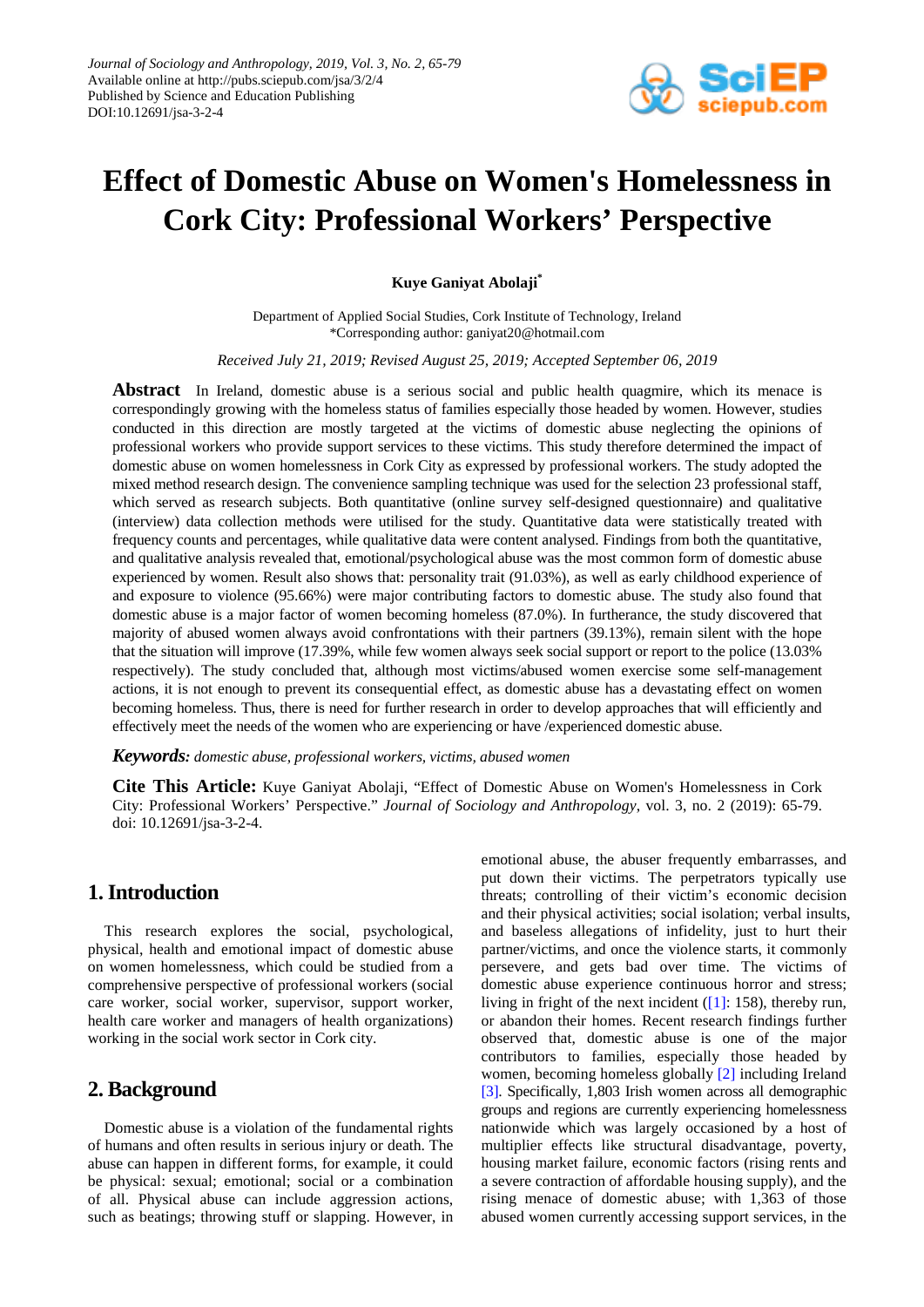Dublin region [\[4\].](#page-13-3) However, one of the major factor suffering from neglect, and dearth of research evidences, which is dealing the worst deathblow on homeless status of women, living within the Dublin region (a region which is inclusive of the study area -Cork City), is that, of domestic abuse. This background therefore informs the curiosity of the researchers to ascertain whether domestic abuse is a predictor of women homelessness, considering the rate of family homelessness in Cork City.

#### **The Study Area (Cork City)**

Cork City in Ireland is one of the oldest cities, in the country, and dates back to 915, when it was inhabited by the Vikings. It is located in south-west Ireland, in the province of Munster. The total population of Cork City, which currently stood at 417,211, with 206,953 males and 210,258 females [\[5\],](#page-13-4) makes it the third largest city on the island of Ireland, after Dublin and Belfast, and the second largest in the Republic of Ireland [\[6\].](#page-13-5) However, from the population, 215,813 are single, 167,195 are married, 8,933 are separated, 9,006 are divorced, and 16,264 are widowed. In terms of housing, the total number of homes in Cork totals 146,442 structures. In recent time, reports by the Irish Times revealed that out of the 6,052 adults and 3,755 children including 1,739 families currently homelessness in Ireland [\(\[7\]:](#page-13-6) 1), a total of 91 families are living in homeless services in the South West region (Cork and Kerry), representing 128 adults and 222 children. The majority of these homeless people are living in Cork [\[8\].](#page-13-7) **Problem Statement**

Abuse against women by their partner is a social problem of huge percentage. Report from face-to-face interviews with 42,000 women by the Fundamental Rights Agency (FRA) in 2014 observed that 26% (10,920) of Irish women had experienced physical and/or sexual abuse by a partner or non-partner since the age 15 [\[9\],](#page-13-8) which makes it a serious social-economic, political and health quagmire. While global statistics varies slightly Barbados 30%; Canada 29%; Egypt 34%; New Zealand 35%; Nigeria 31%; Switzerland 20%; Turkey 42%; United Kingdom 32%; and United States of America 33%, women are the major victims across the globe, Ireland inclusive [\[2\].](#page-13-1) This rising prevalence and incidences as revealed by research evidences [\[10,11\]](#page-13-9) is echoed with rising issues over low prosecution and conviction rates of perpetrators, high withdrawal rates of complaints by victims, and the fact that among women, domestic abuse is often a hidden and personal issue, which centres on culture, norms, traditions, and religious beliefs. This is what the popular African music singer Late Fela Ransomkuti termed "Suffering and Smiling". This scenario of silence-culture along with victim's stigmatization allows the abuse to continue, inflicting physical and emotional damage on the victims as well as their family members. Surprisingly, some of these victims see it as 'family matters', as results emanating from the FRA [\[9\]](#page-13-8) survey attested that about 57 per cent of Irish women said they had reasons for not contacting the Gardaí followings the most serious incidence of abuse and that they prefer to deal with the issue themselves or involved a friend or relative. More so, if this problem is combined with that of gaps in housing provisions, as homelessness policy does not adequately incorporate the housing needs of women (and children) where that need arises from domestic abuse

[\[12,13\];](#page-13-10) then there is a potential national disaster. The question at this juncture is: how are solutions to families becoming homeless to be found when one of the root causes of women and children becoming homeless is domestic abuse and it is rarely even acknowledged. These major challenges inspired the researchers towards conducting this study in order to explore the link between domestic abuse and homelessness among women living in Cork city.

#### **Objectives of the Study**

The overall aim of this research is to investigate the effect of domestic abuse on women homelessness in order to bring awareness to the issue and change society perspective about homeless women. Specifically, this study intends to:

- explore the forms of domestic abuse experienced among women living in Cork City as expressed by professional workers;
- ascertain the factors that contribute to the abuse experienced by majority of women living in Cork City as expressed by professional workers;
- determine the effects of domestic abuse on the psychological, physical, health and homelessness status of abused women as expressed by professional workers;
- find out the actions taken by abused-women in preventing or managing domestic abuse in their relationship as expressed by professional workers; and
- Highlight the measures that can be taken to address the problem of domestic abuse-caused homelessness among women living in Cork City as expressed by professional workers.

#### **Research Questions**

The following sub-questions are raised to guide the study:

- 1. What are the forms of domestic abuse experienced among women living in Cork City as expressed by professional workers?
- 2. What are the factors that contribute to the abuse, experienced by majority of women living in Cork City, as expressed by professional workers?
- 3. What effects dose domestic abuse has on psychological, physical, health and homelessness status of abuse women as expressed by professional workers?
- 4. What are the actions taken by the women in preventing or managing domestic abuse in their relationship as expressed by professional workers?
- 5. What measures can be taken to address the problem of domestic abuse-caused homelessness among women living in Cork City as expressed by professional workers?

# **3. Literature Review**

There are numerous descriptions of domestic abuse espoused in Irish Research. The National Office for the Prevention of Domestic, Sexual and Gender-based Violence in Ireland defined domestic abuse as:

*"the use of physical or emotional force or threat of physical force, including sexual violence in close adult*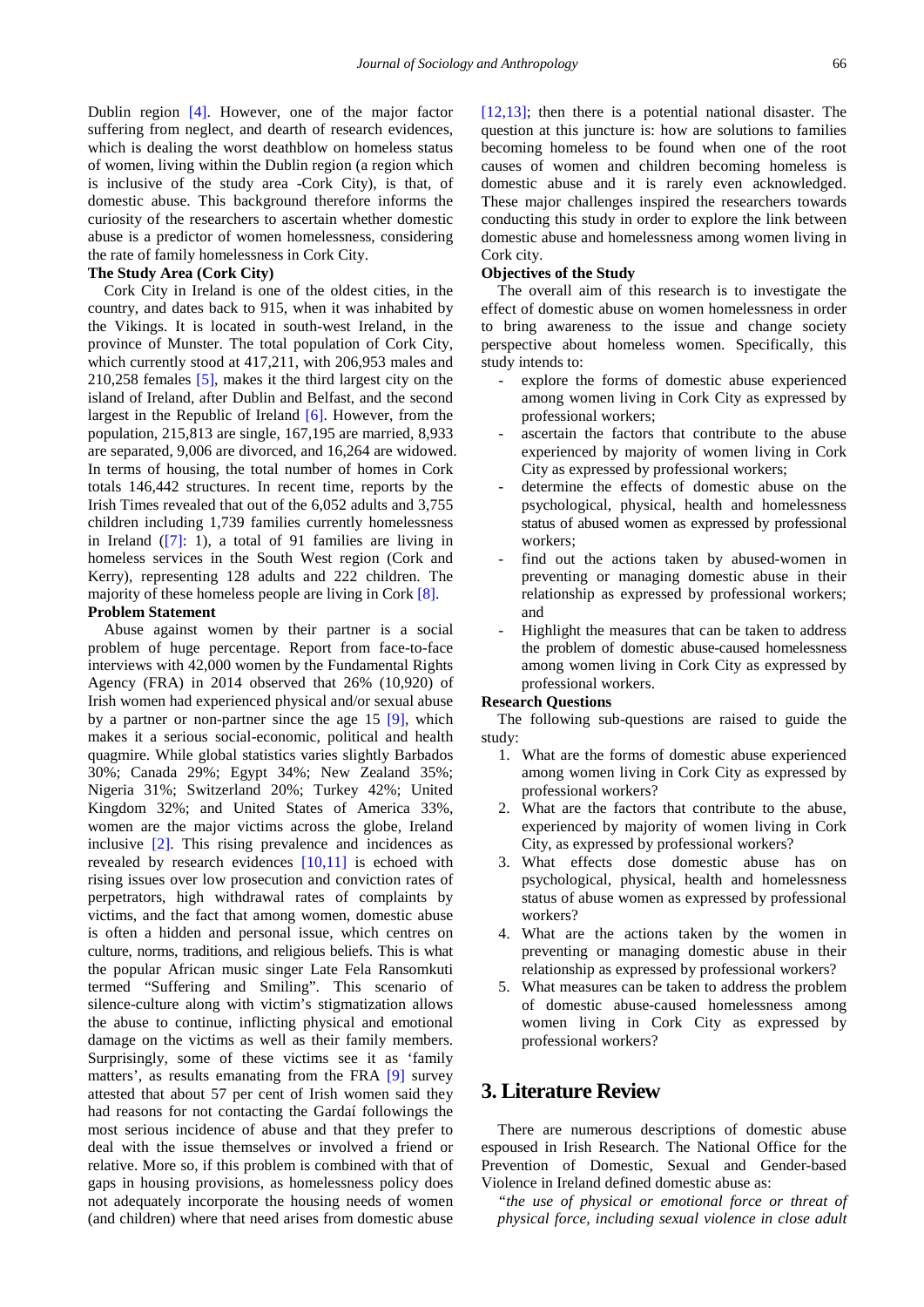*relationships. This includes violence perpetrated by a spouse, partner, son or daughter or any other person who has a close or blood relationship with the victim"* ([14: 12]).

Rennison  $([15]: 1)$  $([15]: 1)$  defined domestic abuse as a pattern of abusive behaviour in any relationship that is used by one partner to gain or maintain power and control over another intimate partner. Safe Ireland [\[16\]](#page-13-12) described domestic abuse as the pattern of coercive or dominating behaviours used by one individual over another within an intimate relationship. From this definition two major ingredients can be espoused, namely; power and control and coercive control. By power and control Safe Ireland [\[16\]](#page-13-12) noted that the tenets of domestic abuse roots in the desire of the abuser to dominate their partner by utilizing ranges of behaviours to gain authority, over the other individual, while coercive control explained the style of sustained psychological and emotional abuse of an intimate partner. In view of this definition, the Office for National Statistics [\[17\]](#page-13-13) noted that definition of domestic abuse goes beyond power and mere coercing; it deeply affects the physical, emotional, social and financial wellbeing of individuals and families. It can also involve the isolation from friends and family: destruction of property; threats to others including children; stalking; and control over finance, personal items, food, and transportation. It can happen to anyone regardless of race, age, sexual orientation, religion, or gender, and geographic boundaries [\[16\].](#page-13-12)

In order to address this issue of domestic abuse, legal instruments at the international level were enacted; of which Ireland is a signatory to. Notably the UN Convention on the Elimination of all forms of Discrimination against Women (CEDAW) in 1979, which the Republic of Ireland acceded to in 1985, and Optional Protocol (the acceptance of the right to be monitored and to have enforcement actions instigated) in 2000; the UN Convention on the Elimination of All Forms of Racial Discrimination (CERD) which Ireland signed in 1968, but only ratified the Convention in 2000; the UN Convention on the Rights of Persons with Disabilities (CRPD) which was signed by the Irish State in 2007 but the state has not yet ratified the convention; and the Istanbul Convention of the Council of Europe on Preventing and Combating Abuse against Women and Domestic Abuse which was signed by Ireland in 2015. More so at the national level, Ireland has also designed and enacted policies like the: First National Strategy on Domestic, Sexual and Gender-based Abuse 2010 - 2014; Second National Strategy on Domestic, Sexual and Gender-based Abuse 2016 - 2021; National Strategy for Women and Girls (NSWG) 2017-2020; Garda Síochána Domestic Abuse Intervention Policy (2017); and Health Services Executive (HSE) Policy on Domestic, Sexual and Gender based Abuse (2010) for implementation in order to reduce the menace of domestic abuse.

#### **What is homelessness?**

For the purpose of this study, homelessness has been defined in diverse way. Homelessness is a multifaceted issue with no one cause nor one solution, and becoming homeless is a traumatic experience. According to Mayock, Sheridan and Parker  $(12)$ : 60), homelessness is the problem encounter by people who lack a supportive, safe, secure, affordable and decent place to live, not just get a physical place to sleep but the wider definition of homeless is a person who are houseless; roofless or live in inadequate and insecure housing. Homelessness has increased dramatically in our society. Quoting the Housing Act, Walsh and Harvey [\(\[13\]:](#page-13-14) 20) defined homelessness as "*if a person may not reasonably continue to occupy their home or he is living in a hospital, county home, night shelter or other institution*". This implies that, a woman who is out of her home because of domestic abuse and in emergency accommodation is considered homelessness [\[13,18\].](#page-13-14) Studies in this direction showed that, Ireland is currently experiencing the highest level of homelessness from the time when administration records commenced [\[4\].](#page-13-3) In 2017, 8,270 people were homeless, while 46.5% of them were aged 24 or young  $[4]$ . The Irish Times revealed that 9807 were

#### **Forms of domestic abuse women experienced**

Women are subjected to different forms of domestic abuse by their intimate partner. These include physical abuse, sexual abuse, financial abuse, neglect, economic abuse, spiritual abuse and emotional abuse  $[10]$ . Findings from a multi-country study [\[19\]](#page-13-15) indicated that domestic abuse was widespread in the studied countries. E.g., Bangladesh, Brazil, Ethiopia, Japan, Namibia, Peru, Montenegro and Thailand, with 13–61% of women have experienced physical violence by a partner, 6–59% reported sexual abuse by a partner at some point in their lives, and 20–75% reported experiencing one emotionally abusive act, or more, from a partner in their lifetime [\[19\].](#page-13-15) In Ireland, survey by Women's Aid [\[20\]](#page-13-16) revealed that, 16,946 disclosures of domestic abuse against women of which 11,078 disclosures were emotional abuse, 3,502 disclosures were physical abuse, 695 disclosures were sexual abuse while, 1,671 disclosures were financial abuse. Therefore, forms of abuse are multiple and overlapping, and used methodically by the perpetrators to ensure conformity. In another study carried out by Women Aid [\[21\],](#page-13-17) it was reported that two third of the participants revealed that they experienced physical abuse at least on a weekly basis and one third revealed that psychological abuse was a daily characteristic of their relationship.

#### **Factors responsible for domestic abuse**

Many factors can contribute to domestic abuse; therefore, it is important to research the factors as it gives a complete understanding to why women find themselves in abusive relationship, why people are abuser and why they need to access domestic abuse services. Some of the factors in literature include upbringing, low self-esteem, and psychosocial stressor. Adebayo and Kolawole [\(\[22\]:](#page-13-18) 53) observed that cultural/societal beliefs, which means, ideology can become dangerous when taken to extreme level; dependence on the husband for sustainability, political imbalance, addiction to drug and alcohol, genderinsensitive criminal justice system, ethnicity and low level of education are factors influencing domestic abuse. From the psychological and sociological perspective, Walsh and Harvey [\[13\]](#page-13-14) attributed domestic abuse among women to psychological (personality traits and mental characteristics of the spouse), jealousy, social stress, social learning, and power and control. Study carried out by OnyekaIheako [\(\[23\]:](#page-13-19) 564) amongst women within 10 orthodox churches in the eastern town of Orlu, Nigeria showed that different contributing factors for domestic abuse included financial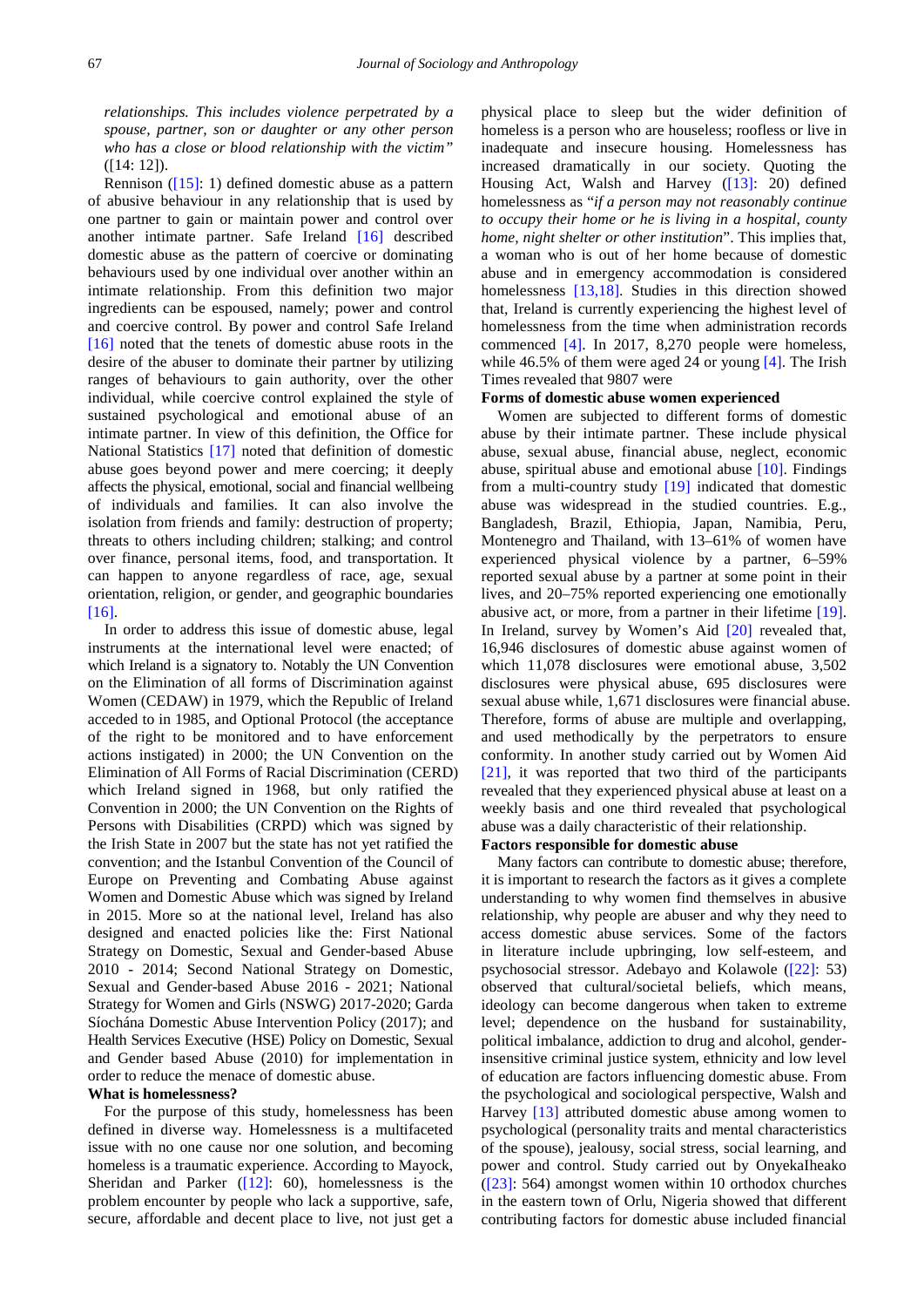demands/constraints which was responsible in 123 cases (32.2%) of abuse, incitement accounted for 53 (13. 9%). Alcohol intoxication/ being drunk was the sole factor in 40 cases (10.5%), spurned sexual advances resulted in 29 women (7.6%) being abused by their husbands [\[23\].](#page-13-19)

## **Effect of domestic abuse on women**

Domestic abuse is a serious social matter, which can have a destructive and long-standing effect on the clients, their families and society as whole. According to Safe Ireland [\[16\],](#page-13-12) domestic abuse is costing the state economy roughly  $E$ . 2billion annually. In the study carried out by Basile, Jones and Smith [\[24\],](#page-13-20) thirty-six percent of women experiencing abuse in their relationship have high rate of post-traumatic stress disorder and 50 percent experienced major depressive episode. Study conducted by the World Health Organization [\[2\]](#page-13-1) summarized that, common health consequences of women who suffer domestic abuse include: post-traumatic stress disorder; depression; psychosomatic problems and phobias. Physically or emotionally, women who have experienced abuse are at higher risk for the excessive use of nicotine, alcohol, and medications for several mental disorder such as antipsychotics, antidepressants and stimulants. They also have attempted suicide five times more often. Recent report by Focus Ireland [\[4\]](#page-13-3) on the pathways of families into homelessness further revealed that, five of the seventy-two surveyed respondents indicated that domestic abuse had negatively affected their housing stability in the past.

## **Actions taken by women in preventing and managing domestic abuse**

Measures have been taken at the personal level to reduce specific and immediate risk of domestic abuse. Survey conducted by the Raeisi  $(25):87$ ) highlighted a range of actions taken by abused women in response to violence incidents, for instance contacting domestic violence service providers such as the police, physicians, counsellors and clergy; seeking help from the crisis centres or disclosing the abuse to family and friends. Findings by Ashimolowo and Otufale [\(\[26\]:](#page-14-1)110) revealed that, the most striking coping strategies adopted by the women to ameliorate domestic abuse were not fighting back and defying the perpetrators or confrontation and not doing anything about it or remaining silent with the hope that the situation will improve. Apparently, preventing women from domestic abuse-caused homelessness is not an easy task as most women do not disclose it nor seek for help. In view of this, Fareo [\[27\]](#page-14-2) suggested that, the response to domestic abuse is generally a collective effort between first responder (Gardaí), counselling services and health care provider.

In view of this empirical review, it is germane to note that, oceans of studies have been conducted on domestic abuse but little empirical studies show its effect on women becoming homelessness within the geographical spin of this research. Likewise most studies were carried out among the victims of domestic abuse neglecting professional workers view or perception. Thus, for neutrality, authenticity, and extension of frontiers of knowledge, the extent of this effect can be better appreciated when considered from the perspective of the professional workers. This is because victims of domestic abuse serve as their clients and they offer variety of supports services to these victims.

## **4. Methodology**

## **4.1. Research Design**

The research design for this dissertation is mixed methods approach which involved both quantitative (selfdesigned questionnaire) and qualitative (interview) methodology of data collection and analysis. Mixed methods research as noted by McNabb [\[28\]](#page-14-3) focuses on collecting, analysing and mixing both quantitative and qualitative data in a single study or a series of studies. The choice of this design was because of its usefulness in gathering data relating to peoples' opinion over a short period of time.

## **4.2. Population**

The population of the study consists of all the professionals who are members of the social care Internetuser community group working with women who had experienced domestic abuse and homeless within Cork City. This population was chosen as they are easily accessible and met the inclusion criteria as they offered support for women who had experienced domestic abuse and there are also in good position to provide tangible information regarding this research. Exclusion criteria for questionnaire included those who are not on Facebook.

## **4.3. Sampling**

Quantitative Research - Survey

Sampling is the selection of a larger population to survey. Thus, the researcher used convenience nonprobability sampling techniques in order to choose the research population. Non-probability sampling can be defined as a technique that extracts samples in a process that does not give all the elements in the target population equal chances of participation  $(29)$ : 54). It is specifically targeting specific groups of people. The choice of this sampling technique was based on the fact that it gave easy access to the targeted population, as the survey instrument was posted on the web.

Qualitative Research

Qualitative approach was carried out in form of semistructured interviews with professionals including social worker and social care workers to give insight into how professionals perceive the impact of domestic abuse on homelessness among women. These individuals were chosen to be interviewed as their knowledge and opinions will prove valuable to the results. Purposive sampling was used in the process of selecting the interviewees. Purposive sampling can be defined as a "*technique in which researcher relies on his or her own judgment when choosing members of population to participate in the study*" (Research-methodology.net).

## *Instruments*

The tools used for the data collection for this study were self-designed, validated and pretested questionnaire (reliability index of 0.79) and semi-structured interview. The self-designed questionnaire which was administered on social workers consist of 25 questions which were both open and closed ended in nature which corresponded with the sub headings. Question 1-5 addressed the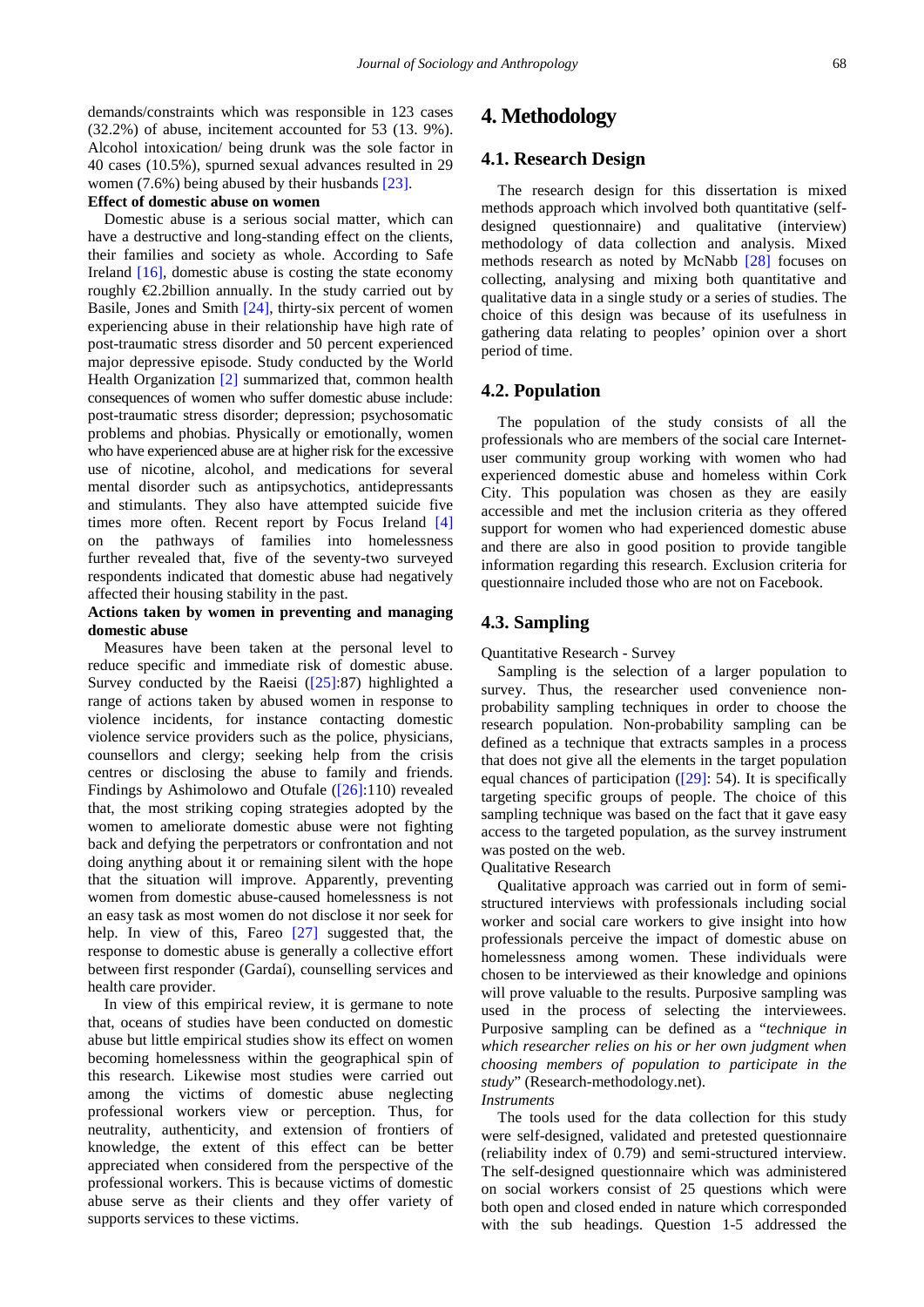demographics of the participants, covering basic personal information. Questions six to eleven came under Factors that contribute to domestic abuse. Questions twelve to fifteen came under common types of domestic abuse. Questions sixteen to twenty-one came under effect/impact of domestic abuse and Questions twenty-two to twenty-four came under action women take to prevent domestic abuse). In obtaining the qualitative data, Semi-structured interviews were conducted which consist of 13 open ended questions to gain an insight into relevant information. This consisted of five sub sections which as follows:

a) Basic demographics of the participant - 2 items

b) Forms of domestic abuse - 3 items

c) Factors responsible for domestic abuse -3 items

d) The effect of domestic abuse on women - 2 items

e) Actions taken by abused women - 3 items

All interviews were recorded using the smart phone to gather information and all the recordings were deleted. Thematic analysis was used in assessing the data from the transcribed interviews.

*Ethics*

It is highly important to consider the ethical issues as part of the research. This research was conducted in line with the guiding conduct which is held by a profession, to maintain privacy and confidentiality in line with the CORU Code of Professional Conduct; Research Ethic and Ethics for Social Care Professionals. In this regard, ethical issues would be addressed by getting informed consent of the individual participants, and respondents would be assured of both confidentiality and careful use of the information provided for the purpose of this study and not otherwise. Also, all the information and other identities of the subjects would be treated confidential and no information would be exposed to any other source without the consent of the respondents.

# **5. Results and Discussions**

This section deals with the presentation, analysis and interpretation of the results from the research data. The analysis and interpretation reveals the findings from both qualitative and quantitative research.

## **5.1. Results from Quantitative Analysis**

The surveys were created on [www.surveymonkey.com](http://www.surveymonkey.com/) and distributed via SCI social media sites for professionals working with women who had experienced domestic abuse. The survey was completed by 23 participants.

<span id="page-4-0"></span>

| <b>Demographic Statement</b>  | <b>Study Sample</b>            |                  |                  |  |
|-------------------------------|--------------------------------|------------------|------------------|--|
|                               | <b>Information</b>             | Frequency        | Percentage (%)   |  |
|                               | Female                         | 19               | 82.6             |  |
| <b>GENDER</b>                 | Male                           | 04               | 17.4             |  |
|                               | <b>Total</b>                   | 23               | 100.0            |  |
|                               | $18 - 25$ yrs                  | $\mathfrak{2}$   | 8.7              |  |
|                               | $26 - 35$ yrs                  | 8                | 34.8             |  |
| AGE                           | $36 - 45$ yrs                  | 9                | 39.1             |  |
|                               | $46 - 55$ yrs                  | 4                | 17.4             |  |
|                               | 55 yrs and above               | $\mathbf{0}$     | $\mathbf{0}$     |  |
|                               | <b>Total</b>                   | 23               | 100.0            |  |
|                               | Leaving Certificate            | $\mathbf{0}$     | $\boldsymbol{0}$ |  |
|                               | <b>FETAC</b>                   | $\mathbf{1}$     | 4.3              |  |
|                               | Bachelor's degree              | 14               | 60.9             |  |
| LEVEL OF QUALIFICATION        | Master's degree                | 6                | 26.1             |  |
|                               | Doctorate                      | $\boldsymbol{0}$ | $\boldsymbol{0}$ |  |
|                               | Others                         | 2                | 8.7              |  |
|                               | <b>Total</b>                   | 23               | 100.0            |  |
|                               | Health care worker             | $\mathbf{1}$     | 4.4              |  |
|                               | Support worker                 | 3                | 13.0             |  |
|                               | Social care worker             | 12               | 52.2             |  |
| <b>OCCUPATION/ROLE</b>        | Social worker                  | 3                | 13.0             |  |
|                               | Supervisor                     | 3                | 13.0             |  |
|                               | Manager of health organization | $\mathbf{1}$     | 4.4              |  |
|                               | <b>Total</b>                   | 23               | 100.0            |  |
|                               | $1-4$ yrs                      | $\overline{4}$   | 17.4             |  |
|                               | $5-10$ yrs                     | 13               | 56.5             |  |
|                               | $11 - 15$ yrs                  | 3                | 13.0             |  |
| YEARS OF EXPERIENCE IN        | $16 - 20$ yrs                  | $\mathfrak{2}$   | 8.7              |  |
| <b>AREA OF DOMESTIC ABUSE</b> | 21 - 25 yrs                    | 1                | 4.4              |  |
|                               | $26 - 30$ yrs                  | $\theta$         | $\boldsymbol{0}$ |  |
|                               | 31 yrs and above               | $\boldsymbol{0}$ | $\boldsymbol{0}$ |  |
|                               | <b>Total</b>                   | 23               | 100.0            |  |

**Table 1. Distribution of Respondents by their Demographic Characteristics**

Source: Online Survey, 2019.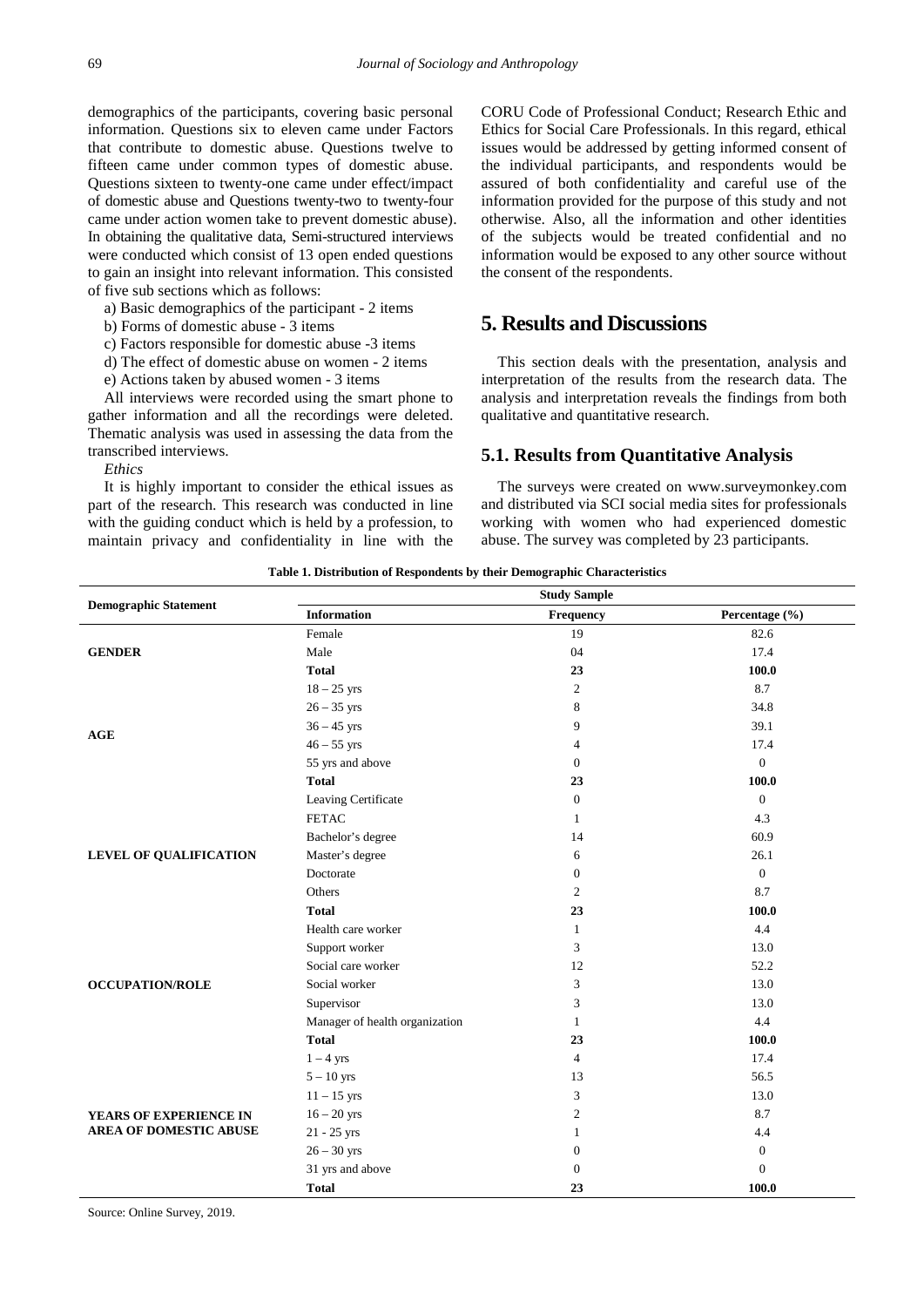

**Figure 1.** Relationship between abused women and their abuser at the time of the abuse (Answered: 23 Skipped: 0)

[Table 1](#page-4-0) shows that vast majority of the respondents were female, 82.61% (19) with only 17.39% (4) male. Of the 23 respondents, it was revealed that most of the respondents 40.91% (9) were between 36-45, 36.36% (8) were between 25-35, 13.64% (3) were aged between 46-55 and 9.09% (2) were age between 18-25. N=22 for one participant decline to answer this. The majority of respondents were educated to degree level. Bachelor's degree held by 60.87%, (14) Master's degree 26.09% (6), FETAC level 74.35% (1), and Others 8.70% (2). On the occupational role of the respondents, a total of five separate job titles were indicated, with the greatest number working as social care worker 52.17% (12), social worker 13.04% (3), Supervisor 13.04% (3), Support worker 13.04% (3), Health care worker 4.35% (1) and manager of health organisation 4.35% (1). Analysis from the table further indicates that 59.09% (13) of respondents had worked between 1-4years, 5-10 years 18.18% (4), 11-15 years 13.64% (3), 15-20 years 4.55% (1), and 21-25 4.55% (1).

Of the 23 respondent's, findings revealed that majority of the women 56.54% (13) were long-term partner with their abuser. 21.74% (5) were spouse. 13.04% (3) were boyfriend while 8.70% (2) are family member.

**Research Question 1**: What are the forms of domestic abuse experienced among women living in Cork City?

Unsurprisingly, 100% (23) respondents rated emotional and verbal abuse as common types of abuse, physical 95.66% (22), financial 78.26% 18), sexual 47.83% (11), spiritual 13.05& (3).

**Research Question 2**: What are the factors that contribute to the abuse experienced by majority of women living in Cork City?

Q8. To what extent did the following contribute to the development of abusive behaviour: (1) Psychological (personality traits); (2) Social Learning; (3) Cultural/societal beliefs; (4) Poverty; (5) Social Stress; and (6) Jealousy.



**Figure 2.** Forms of abuse common among women living in Cork City (Answered: 23 Skipped: 0)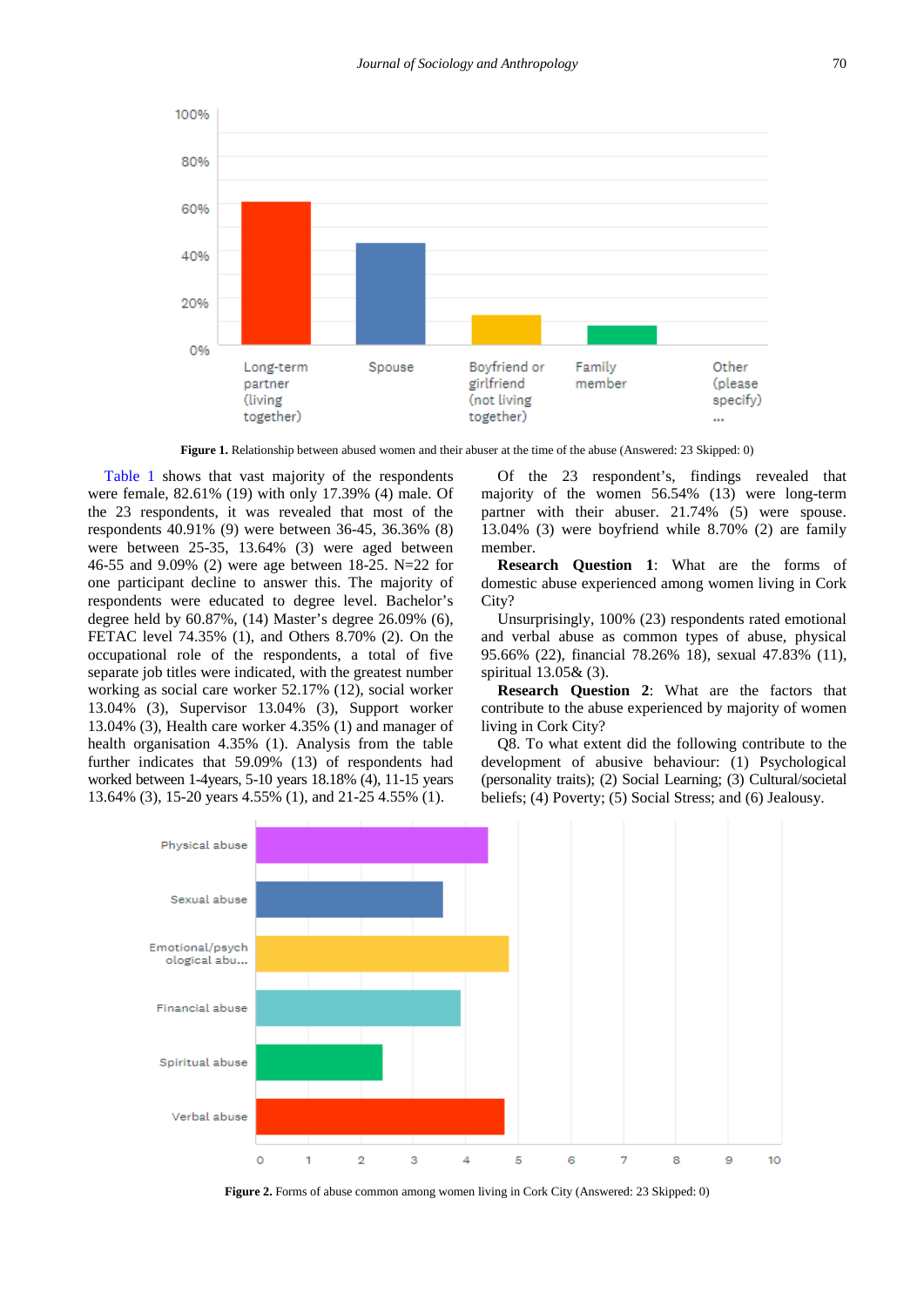





**Figure 4.** General factors responsible for domestic abuse (Answered: 23 Skipped: 0)

Of the above, personality traits and social stress was the main factors that contribute to the development of abusive behaviour while poverty is the least when ranged from:

- Psychological (personality traits) Agree 91.03% (21)
- Social Stress 86.96% (20)
- Social Learning 86.92% (20)
- Jealousy 82.61% (19)
- Cultural/societal beliefs 73.91% (17)
- Poverty 65.21% (15)

Substantial proportion of respondents agreed that early childhood experience and exposure to violence, and Alcohol and substance abuse are the main factors contribute to the abuse experienced by women, while Lack of awareness and knowledge of the law are the least. This ranged from:

- Early childhood experience and exposure to violence 95.66% (22).
- Alcohol and substance abuse 95.65% (22).
- Under reporting incidence of domestic abuse 95.66% (22).
- Unequal power distribution within household 95.66% (22).
- Loss of family and community support systems 91.31% (21).
- Gender norms and inequality 82.61% (19).
- Poor family upbringing and moral value 73.91% (17).
- Increase stress and conflicts about finances 65.22% (15).
- Lack of access to education and opportunity 65.21%  $(15)$
- Lack of awareness and knowledge of the law 65.21% (15).

**Research Question 3:** What effects dose domestic abuse has on psychological, physical, health and homelessness status of abuse women?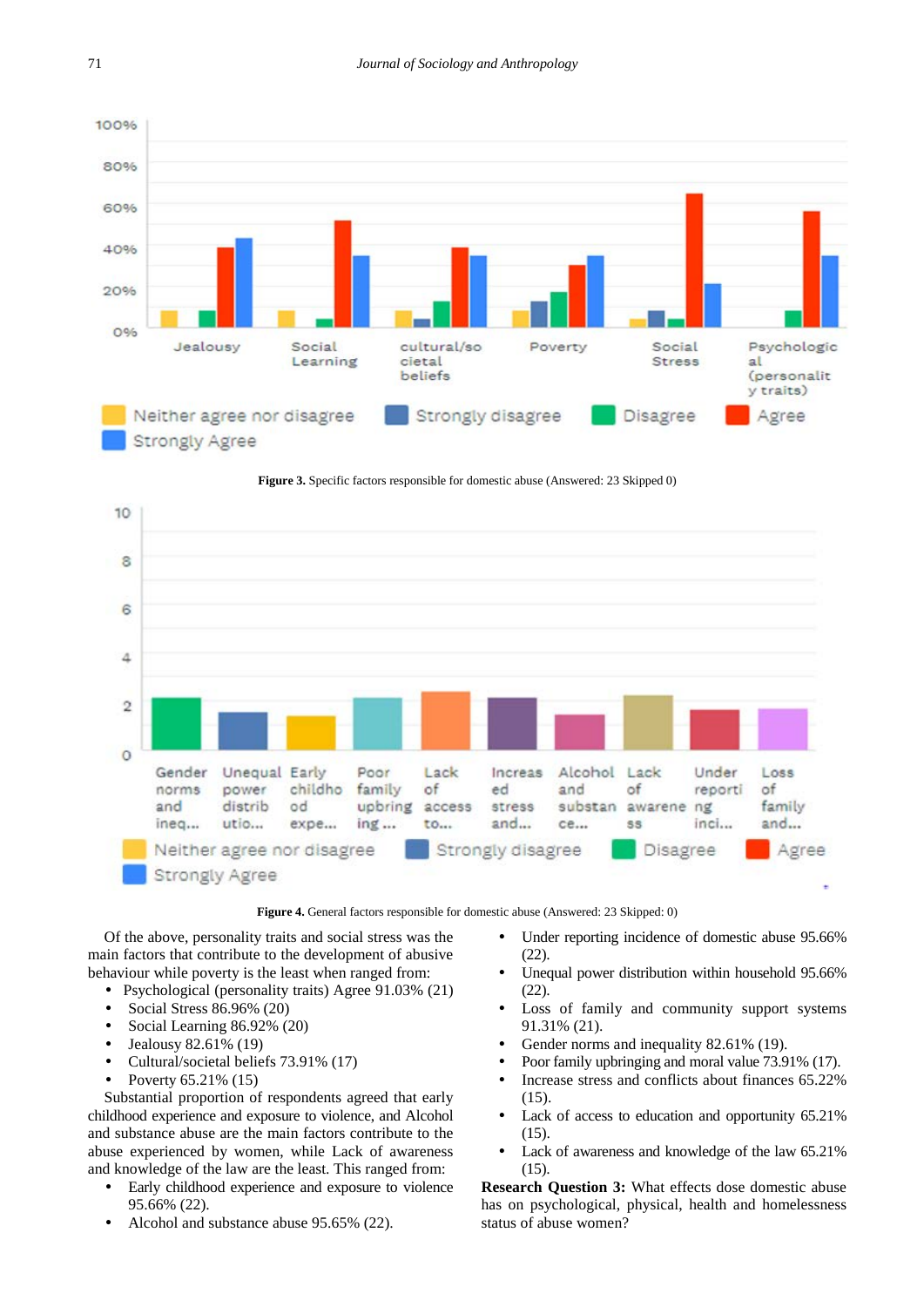|                                                       |                   |                 | Table 2. Psychological effects of domestic abuse on women |                            |                                   |              |                                   |
|-------------------------------------------------------|-------------------|-----------------|-----------------------------------------------------------|----------------------------|-----------------------------------|--------------|-----------------------------------|
|                                                       | <b>UNLIKELY</b>   | <b>SLIGHTLY</b> | <b>MODERATELY</b>                                         | <b>LIKELY</b>              | <b>EXTREMELY</b><br><b>LIKELY</b> | <b>TOTAL</b> | <b>WEIGHTED</b><br><b>AVERAGE</b> |
| Post-traumatic<br><b>Stress</b><br>Disorder<br>(PTSD) | 0.00%<br>O        | 0.00%<br>O      | 0.00%<br>0                                                | 56.52%<br>13               | 43.48%<br>10 <sup>°</sup>         | 23           | 4.43                              |
| Depression                                            | 0.00%<br>O        | 0.00%<br>0      | 4.35%<br>1                                                | 17.39%<br>4                | 78.26%<br>18                      | 23           | 4.74                              |
| Hypervigilance<br>and panic<br>attacks                | 0.00%<br>O        | 0.00%<br>O      | 8.70%<br>$\overline{2}$                                   | 52.17%<br>12               | 39.13%<br>9                       | 23           | 4.30                              |
| Self-<br>destructive<br>behaviour                     | 0.00%<br>$\Omega$ | 0.00%<br>O      | 13.04%<br>3                                               | 39.13%<br>9                | 47.83%<br>11                      | 23           | 4.35                              |
| Emotional<br>withdrawal                               | 0.00%<br>$\circ$  | 0.00%<br>0      | 0.00%<br>0                                                | 43.48%<br>10 <sup>10</sup> | 56.52%<br>13                      | 23           | 4.57                              |
| Fear and<br>anxiety<br>problem                        | 0.00%<br>O        | 0.00%<br>O      | 4.35%<br>1                                                | 13.04%<br>з                | 82.61%<br>19                      | 23           | 4.78                              |
| Poor self-<br>esteem                                  | 0.00%<br>O        | 0.00%<br>O      | 0.00%<br>$\circ$                                          | 21.74%<br>5                | 78.26%<br>18                      | 23           | 4.78                              |
| <b>High amounts</b><br>of stress                      | 0.00%<br>O        | 0.00%<br>0      | 8.70%<br>2                                                | 26.09%<br>6                | 65.22%<br>15                      | 23           | 4.57                              |
| Difficulty in<br>trusting others                      | 0.00%<br>O        | 0.00%<br>O      | 4.35%<br>1                                                | 21.74%<br>5                | 73.91%<br>17                      | 23           | 4.70                              |
| Lead to<br>Psychiatric<br>illnesses                   | 0.00%<br>O        | 4.35%<br>1      | 47.83%<br>11                                              | 17.39%<br>4                | 30.43%<br>7                       | 23           | 3.74                              |
| Increased risk<br>of suicidality                      | 0.00%<br>O        | 4.35%<br>1      | 30.43%<br>7                                               | 43.48%<br>10               | 21.74%<br>5                       | 23           | 3.83                              |

#### **Table 2. Psychological effects of domestic abuse on women**

Answered: 23 Skipped: 0.

The above table when ranked shows that, post-traumatic stress disorder 100% (23), emotional withdraw 100% (23), poor self-esteem 100% (23), fear and anxiety problem 95.65% (22), depression 95.65% (22), difficulty in trusting 95.65% (22), high amounts of stress 91.31% (21), hypervigilance and panic attacks 91.31% (21) self-destructive behaviour 86.96% (20), increased risk of suicidality 65.22% (15) and psychiatric illnesses 47.82% (11).



**Figure 5.** Physical and health impact of domestic abuse on women (Answered: 23 Skipped: 0)

The result from the above shows that physical injury 100% (23) and lack of financial resources 95.65% (22) had a high impact on abused women. Hospitalization 86.96% (20), sexually transmitted diseases 73.92% (17), risk of miscarriages 73.91% (17), and living a life of penury 65.21% (15) had a moderate impact on the physical and health status of abused women.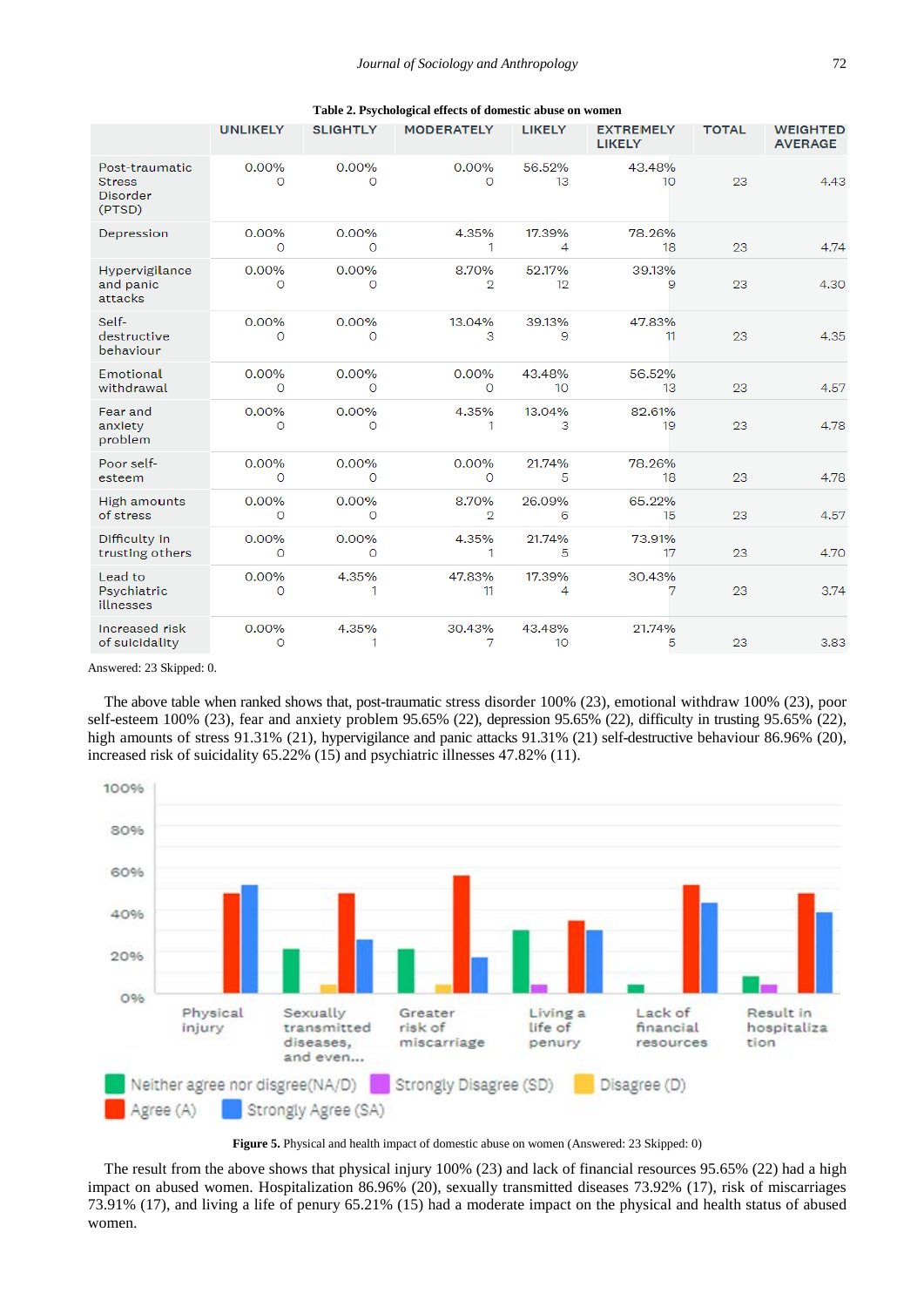

**Figure 6.** Significant effect of domestic abuse of abused women on their children (Answered: 23 Skipped: 0)



Figure 7. Effect of domestic abuse on women in becoming homeless (Answered: 23 Skipped 0)

Majority 95.66% (22) of respondents agreed that the abuse women experience has a significant effect on their children.

Interesting to note that majority of the respondents 86.96% (20) agreed that domestic abuse is a contributing factor in becoming homeless.

**Research Question 4:** What are the actions taken by the women in preventing or managing domestic abuse in their relationship?

Four options ranging from Always  $= A$ , Often  $= O$ ,  $Rarely = R$  and  $Never = N$ .

|                                                                                                                                  | $\mathsf{A}$          | $\circ$      | R                    | N                    | (NO<br>LABEL)         | <b>TOTAL</b> |
|----------------------------------------------------------------------------------------------------------------------------------|-----------------------|--------------|----------------------|----------------------|-----------------------|--------------|
| Avoiding<br>confrontations with<br>spouse                                                                                        | 39.13%<br>9           | 52.17%<br>12 | 4.35%                | $0.00\%$<br>$\Omega$ | 4.35%                 | 23           |
| Doing nothing about it<br>/remaining silent with<br>the hope that the<br>situation will improve                                  | 17.39%<br>4           | 65.22%<br>15 | 4.35%                | 13.04%<br>3          | $0.00\%$<br>$\circ$   | 23           |
| Turn to alcohol or<br>drugs to lessen the<br>physical and<br>emotional pain of the<br>abuse                                      | 4.35%                 | 69.57%<br>16 | 13.04%               | 13.04%<br>З          | 0.00%<br>$\circ$      | 23           |
| Lying about<br>perpetrators criminal<br>activity                                                                                 | 8.70%<br>$\mathbf{P}$ | 73.91%<br>17 | $0.00\%$<br>$\Omega$ | 13.04%<br>з          | 4.35%                 | 23           |
| Seek social support or<br>help from family and<br>friends.                                                                       | 13.04%<br>з           | 21.74%<br>5  | 60.87%<br>14         | 4.35%                | 0.00%<br>$\circ$      | 23           |
| <b>Acceptance/Remaining</b><br>silent and not telling<br>anyone about the<br>abuse for fear of<br>making the situation<br>worse. | 17.39%<br>4           | 69.57%<br>16 | 0.00%<br>O           | 13.04%<br>з          | $0.00\%$<br>$\Omega$  | 23           |
| Reporting to the police                                                                                                          | 13.04%<br>з           | 17.39%       | 56.52%<br>13         | 4.35%                | 8.70%<br>$\mathbf{P}$ | 23           |

#### **Table 3. Actions taken by the women in preventing or managing domestic abuse**

Answered: 23 Skipped: 0.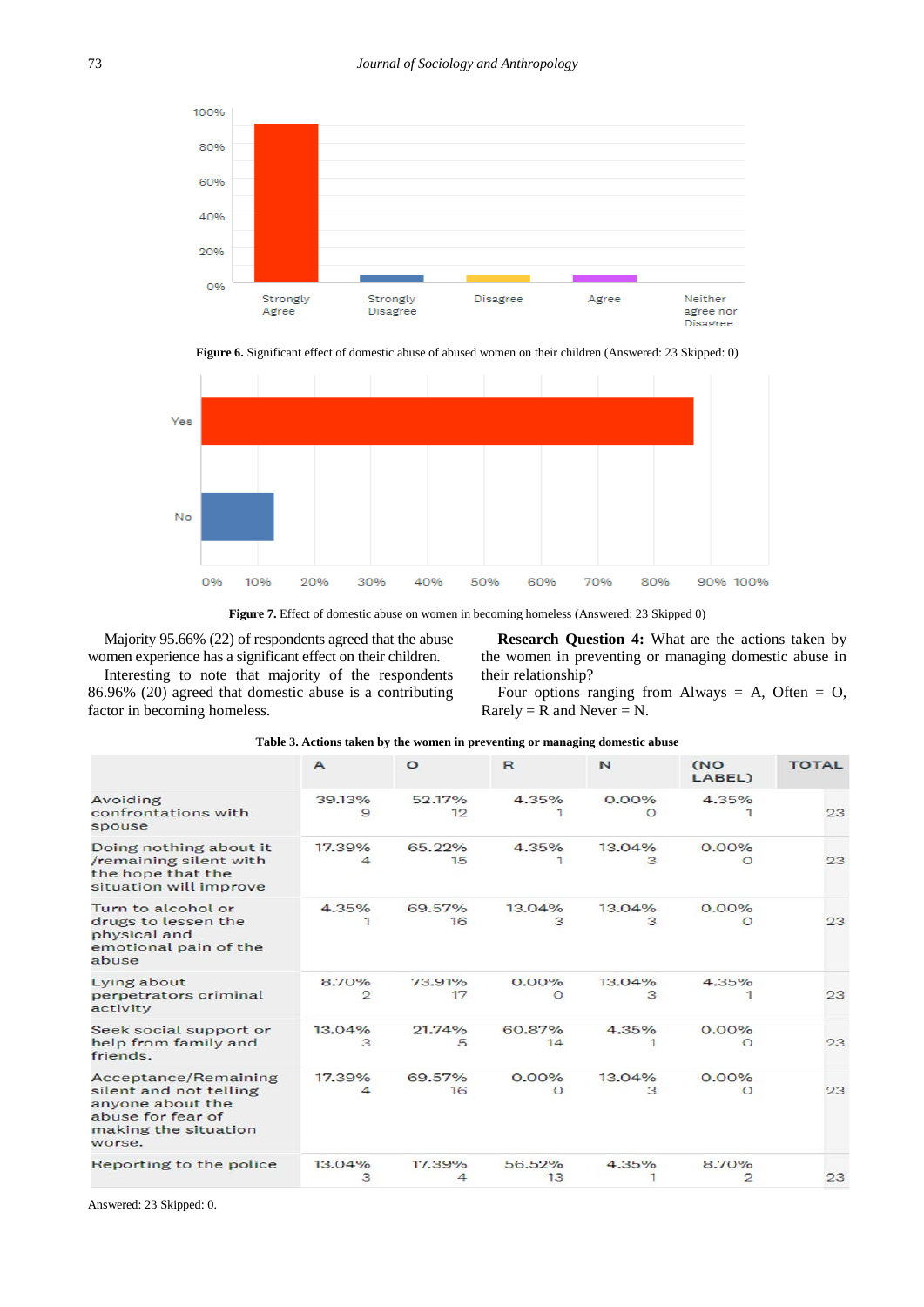Majority of the respondents indicates that 39.13% (9) of women always use avoid confrontations to prevent or manage the abuse while 52.17% (12) often avoid confrontations. Similarly, 17.39% (4) and 69.57% (16) respectively of the respondents indicated always and often accept or remain silent and not tell anyone about the abuse for fear of making the situation worse. Further, 17.39%(4) and 65.22% (15) of the respondents indicated that women always and often do nothing when abused or remain silent with the hope that the situation will improve, 69.57% (15) and 4.35% (1) respectively said women often and always turn to alcohol and drugs to lessen the physical and emotional pain of the abuse, while 8.7% (2) and 73.9% (17) lying about perpetrators criminal activity. 13.04% (3) of the respondents affirmed that women always and often 21.74% seek social support and report to the police.

**Research Question 5:** What measures can be taken to address the problem of domestic abuse-caused homelessness among women living in Cork City?



**Figure 8.** Measures that can be taken to address the problem of domestic abuse-caused homelessness (Answered: 23 Skipped: 0)

Of the above, over 95% (22) of the respondents agreed that all of the above can be done to address the issue of domestic abuse-caused homelessness among women.

#### **5.2. Results from Qualitative Analysis**

| Table 4. Demographic Data                       |                                                                                                                                                                                                                                                   |                                                                                                                                                                                                                                               |                                                                                                                                                                                                                                 |  |  |  |
|-------------------------------------------------|---------------------------------------------------------------------------------------------------------------------------------------------------------------------------------------------------------------------------------------------------|-----------------------------------------------------------------------------------------------------------------------------------------------------------------------------------------------------------------------------------------------|---------------------------------------------------------------------------------------------------------------------------------------------------------------------------------------------------------------------------------|--|--|--|
| <b>INTERVIEWEE</b>                              | <b>ROLE</b>                                                                                                                                                                                                                                       | <b>GENDER</b>                                                                                                                                                                                                                                 | <b>EXPRIENCE</b>                                                                                                                                                                                                                |  |  |  |
| Interviewee One                                 | Social-Worker (Child Protection) [SW]                                                                                                                                                                                                             | Female                                                                                                                                                                                                                                        | 3 years                                                                                                                                                                                                                         |  |  |  |
| Interviewee Two                                 | Social Care Worker [SCW1]                                                                                                                                                                                                                         | Female                                                                                                                                                                                                                                        | 1.5 years                                                                                                                                                                                                                       |  |  |  |
| Interviewee Three                               | Social Care Worker [SCW2]                                                                                                                                                                                                                         | Female                                                                                                                                                                                                                                        | 1. years                                                                                                                                                                                                                        |  |  |  |
| <b>Table 5. Forms of Domestic Abuse</b>         |                                                                                                                                                                                                                                                   |                                                                                                                                                                                                                                               |                                                                                                                                                                                                                                 |  |  |  |
| <b>Interview Question</b>                       | SW                                                                                                                                                                                                                                                | SCW <sub>1</sub>                                                                                                                                                                                                                              | SCW <sub>2</sub>                                                                                                                                                                                                                |  |  |  |
| How common is domestic.<br>abuse against women  | "85% of victims of domestic abuse are<br>woman, very significant, I would<br>estimate, maybe 70% of my cases are<br>domestic abuse".                                                                                                              | "It very common, I would say half<br>of the people in the organisation<br>may have experiences domestic<br>violence. A lot of time there could<br>be residents there who have<br>experienced it but just not disclosed<br>it with the staff". | "I think it is very common, I don't<br>think we actually know the proper<br>amount because there is a lot of<br>undisclosed, people that don't<br>disclose their abuse but I think it is<br>quite common".                      |  |  |  |
| Most common types of<br>abuse women experienced | "There is quite a lot of physical and<br>financial abuse. In every single case<br>there is emotional abuse so that is<br>underlying abuse and on top of that you<br>can have a layers of physical violence,<br>have a layers of financial abuse." | "Physical probably is what we see a<br>lot, there is also be a psychological<br>as well involves in emotional abuse<br>but I suppose physical would have<br>the most dramatically effect on<br>them afterwards".                              | "I think the one we see the most are<br>probably physical and emotional, then<br>we got sexual, financial those are<br>kind of the top once but definite<br>physical and emotional would<br>probably be the most common types". |  |  |  |

Source: Field Survey (2019).

All the three participants stated that domestic abuse against women are very common, even though there are some women who doesn't disclose their abuse. Additionally, they felt that emotional and physical abuse are quite common among women and this can lead to mental.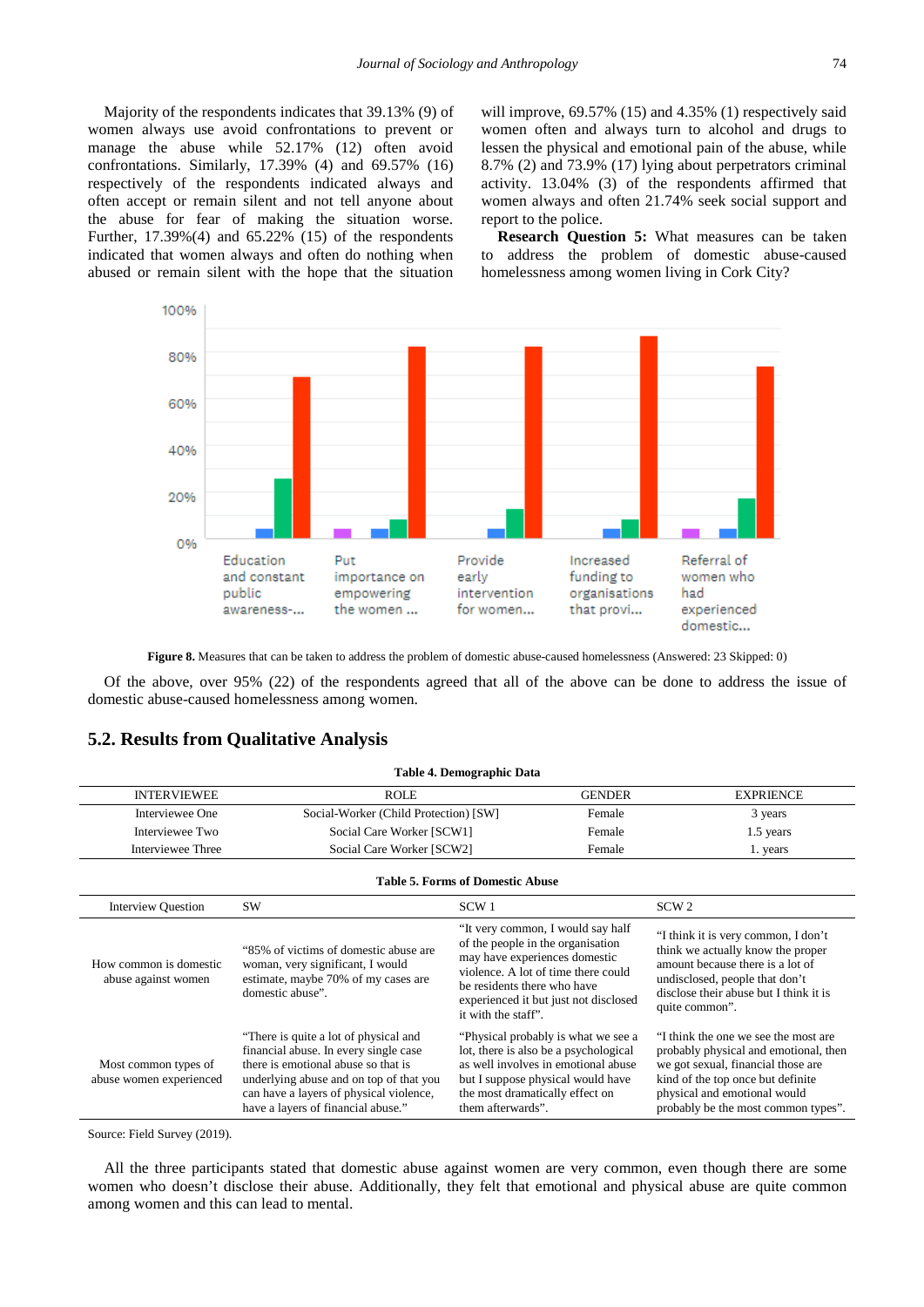**Table 6. Factors responsible for domestic abuse**

| <b>Interview Question</b>                               | SW                                                                                                                                                                                                                                                                 | SCW <sub>1</sub>                                                                                                                                                                                                                                    | SCW <sub>2</sub>                                                                                                                                                                                                                                                                                         |
|---------------------------------------------------------|--------------------------------------------------------------------------------------------------------------------------------------------------------------------------------------------------------------------------------------------------------------------|-----------------------------------------------------------------------------------------------------------------------------------------------------------------------------------------------------------------------------------------------------|----------------------------------------------------------------------------------------------------------------------------------------------------------------------------------------------------------------------------------------------------------------------------------------------------------|
| What do you think is contributing<br>to domestic abuse? | "The perpetrator may have grown"<br>up in domestic abuse situation, it<br>can be low self-esteem in himself.<br>it can be combination of alcohol<br>and drugs, it can be psychosocial<br>stressor which are the stressor that<br>they are environmental stressor." | "In my opinion, I will say a lot of<br>the time women get into these<br>relationships quite innocently we<br>say it could just be a bit<br>psychological which knocks their<br>confident and they slowly self-<br>depreciate and self-esteem goes." | "Oh God, there are so many things,<br>you could look at it at angle of<br>perpetrator background and you could<br>say well he has come from a family<br>where he witnesses abuse grown up.<br>You could look at things like society<br>and pressure in society, stress,<br>financial and accommodation." |

Source: Field Survey (2019).

All of the participants are in agreement that grown up in domestic abuse situation, be low self-esteem, it could be combination of alcohol and drugs, narcissistic, psychosocial stressor whether it as to do with housing or working, anything can contribute really to somebody feeling stress which is why the housing situation is contributing to a high level of domestic abuse.

#### **Table 7. Effect of domestic abuse**

|                                                                        | <b>SW</b>                                                                                              | SCW <sub>1</sub>                                                                                                                                                                                                  | SCW <sub>2</sub>                                                                                                                                                                                                                                         |
|------------------------------------------------------------------------|--------------------------------------------------------------------------------------------------------|-------------------------------------------------------------------------------------------------------------------------------------------------------------------------------------------------------------------|----------------------------------------------------------------------------------------------------------------------------------------------------------------------------------------------------------------------------------------------------------|
| Most common effects of abuse on<br>women experienced domestic<br>abuse | "Depression, anxiety over-weight,<br>underweight social-isolation,<br>post-traumatic stress disorder." | "I would say there is a lot of<br>psychological effect, like<br>depression would probably be the<br>big thing, low self-esteem. There<br>is constant like post-traumatic<br>disorder going on."                   | "Well you've got your physical effect,<br>then you've got psychological impact,<br>then you've got mental health<br>problems like depression, anxiety,<br>stress, it can even go as far as self-<br>harm and suicide."                                   |
| Was domestic abuse a<br>contributing factor in becoming<br>homeless?   | "Absolutely, it huge, very high<br>rate in cork."                                                      | "Oh yeah, and many women in<br>there would be homeless because<br>of domestic violent. I'm sure<br>there are a lot of other<br>contributing factors but the<br>breaking point would have been<br>domestic abuse." | "Definitely, for good few of the<br>women I have worked with, it is a<br>contributing factor. If they have<br>nowhere to go because of shame that<br>hey are going to become homeless and<br>again if they are financial dependant<br>on their partner." |

Source: Field Survey (2019).

All interviewees' beliefs that effect of domestic abuse are very traumatic for women experiencing it. There are a lot of psychological effect; mental health problems like depression, anxiety and stress, and there are a lot of post-traumatic stress disorder.

#### **Table 8. Actions taken by women**

| <b>Interview Questions</b>                                                                                        | SW                                                                                                                                    | SCW <sub>1</sub>                                                                                                                                                                                   | SCW <sub>2</sub>                                                                   |
|-------------------------------------------------------------------------------------------------------------------|---------------------------------------------------------------------------------------------------------------------------------------|----------------------------------------------------------------------------------------------------------------------------------------------------------------------------------------------------|------------------------------------------------------------------------------------|
| What kind of action do you think<br>these victims (especially women)<br>of domestic abuse take in<br>managing it. | "Victims who sought help rarely"<br>began with formal health or police<br>services. They start by enduring<br>that all will be well." | "Because of being ridiculed or"<br>treated with disdain most victims<br>most times keep the issue of<br>abuse to themselves for the sake<br>that marriage or relationship is a<br>private entity." | "I think most of them live on drugs or<br>alcohol just to ease off their problem." |

Source: Field Survey (2019).

All interviewees' were of the opinion that most of the victims keep quite and endure the relationship because of likely stigmatization. Also it was observe from the respondents responses that most victims inform the designated authority as a last resort.

|  |  | Table 9. Measures to address domestic abuse-based homelessness among women |
|--|--|----------------------------------------------------------------------------|
|--|--|----------------------------------------------------------------------------|

| <b>Interview Questions</b>                                                                         | <b>SW</b>                                                                                                                                                                                                                                                        | SCW <sub>1</sub>                                                                                                                                                            | SCW <sub>2</sub>                                                                                                                                                                                                                                                          |
|----------------------------------------------------------------------------------------------------|------------------------------------------------------------------------------------------------------------------------------------------------------------------------------------------------------------------------------------------------------------------|-----------------------------------------------------------------------------------------------------------------------------------------------------------------------------|---------------------------------------------------------------------------------------------------------------------------------------------------------------------------------------------------------------------------------------------------------------------------|
| Services in place for women<br>experiencing homelessness<br>due to domestic abuse?                 | "The first protocol is to ring the<br>Gardaí. There is a service in North<br>street called OSS, people can walk<br>in or through referral. There is<br>Tusla domestic violence social<br>worker in literally every street in<br>Cork where they can get advice." | "We provide free counselling,<br>we also have volunteer coming<br>in and they do massages. There<br>a lot of services there but I<br>don't know how effective they<br>are." | "I think that there are definite services, there<br>is domestic violent refugee, there are<br>support groups, there is domestic violent<br>resource centres in cork and in Ireland, but I<br>do think that maybe people who are<br>experiencing it aren't aware of them." |
| What can be done to address<br>the issue of domestic abuse-<br>caused homelessness among<br>women? | "I think better support for the<br>women and most speedy responses,<br>they need to be taken seriously from<br>the very beginning."                                                                                                                              | "I think it probable need to start<br>at young age, it need to start<br>like primary school, secondary<br>school were education is on<br>your own self-esteem"              | "I do think that education from an early age<br>so like in schools from first year, second<br>year of school to start educating both boys<br>and girls about be able to identify the<br>behaviour or identify the symptoms of it."                                        |

Source: Field Survey (2019).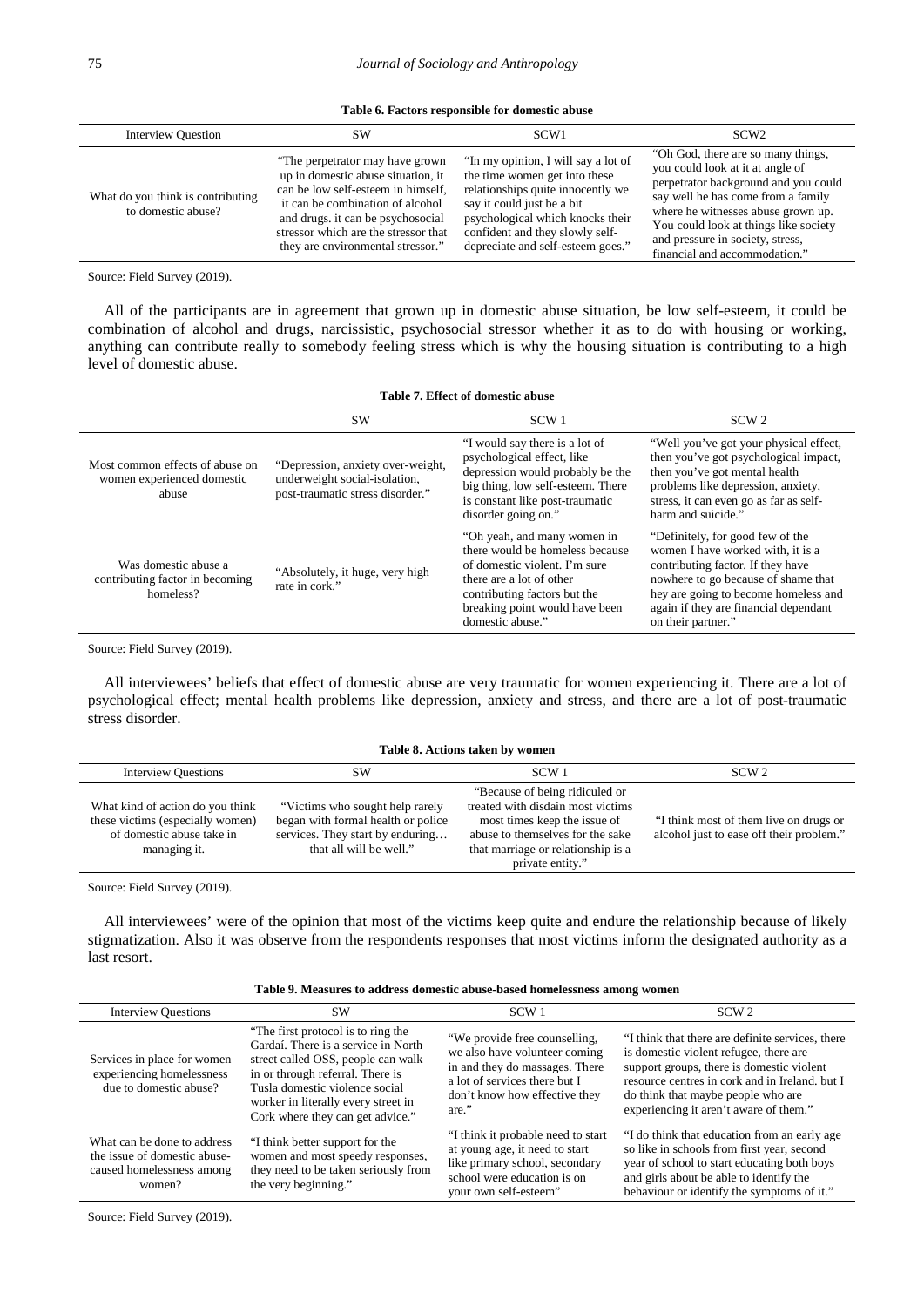Interviewees two and three stated that to reduce the menace of domestic abuse, education and better interventions for young people at earlier stage is important, perhaps in teenage years about what behaviors are acceptable and what are not should be provided. Also, workshops for building self-esteem. While interviewee one stated that speedy responses are needed in order to support and empower women. Make safety plans with women who decide to remain in a violent relationship and they should be provided with more emotional support, personal development and financial support to reconstruct their lives. They also indicate that there a lot of services that most women experiencing domestic abuse are not aware of. Victims who required help hardly ever began with health care provider or Gardaí services. In addition, they do not like to seek for support from other women, including female family members, neighbors, and health promoters. Because of being ridiculed or treated with indifference, instead, they keep it to themselves for the sake that relationship is a private matter and grieve in silence.

## **5.3. Discussion of Results**

#### **5.3.1. Forms of Abuse Experienced**

Findings on the forms of abuse experienced among women living in Cork revealed that emotional/psychological was the most prevalent form of domestic abuse experienced with100% (23) of experiencing this form of abuse. Other forms of abuse commonly experienced among women living in Cork are physical abuse 95.66% (22) and financial 78.26% (18). Further evidence highlighting this is the result from qualitative analysis where all the participants responded that *"emotional, psychological and physical abuse are the most common types of abuse they have seen.* SCW 1 also said "*physical abuse is quite common among women and has worsens over the years. The abuse will initially start small with bruises and then escalates to more severe injuries".* This finding is consistent with a population-based study [\[2\]](#page-13-1) which reported that, worldwide, 35% of women have experienced either intimate partner abuse (physical and/or psychological abuse by an intimate partner) or non-partner abuse or both in their lifetime. This is further corroborated by the observation of Domestic Violence Prevention Centre [\[30\]](#page-14-5) who affirmed that verbal abuse and emotional abuse are the most common forms of abuse and are always present in majority of abusive relationships. This is because abusers start by use of words, insults and other behaviours to control, to intimidate and to cause fear in their victim, which often cause devastating effect on the women selfconfidence and her self-esteem. In fact, the damage caused by verbal and emotional abuse often continues after the relationship has ended.

#### **5.3.2. Factors Responsible for Domestic Abuse**

Result showing that psychological (personality trait) 91% was a major contributor to abusive behaviour tallies with that Motevaliyan, Yaacob, Juhari, Mansor & Baratvand [\(\[31\]:](#page-14-6) 236) who reported that, type and level of negative personality traits such as bad temper, poor impulse control, poor self-esteem and aggressive behaviour has significant relationship with severity of

wife abuse in Tehran-Iran. Contrastingly, results from interviewing SW "*revealed perpetrator grown up in abusive situation, low self-esteem, combination of alcohol and drugs and psychosocial stressor can contribute to domestic abuse"*, SCW 2 highlighted "*pressure in the society and also look at it from perpetrator upbringing and form the victims point of view, maybe she has witness violent when grown up and think tolerating abuse is normal"*. This finding also tallies with Abdul-Ghani [\[10\]](#page-13-9) which reported that many of the perpetrators have been exposed to abuse at some point in their live or they are once victims and they may falsely believe that abusing or mistreating others is the way to handle frustration, life challenges, anger or negative emotions.

The present study also found that, social stress 89.96%, social learning 89.92%, jealousy 82.61% and cultural/societal belief 73.91% were highly contributed to the development of abusive behaviour. The result is in agreement with that of Raeisi [\[25\]](#page-14-0) who observed that patriarchal culture, incorrect methods of socialization, extreme jealousy, social pressure on women to tolerate violence, and men's addictive behaviour contributed to abuse against Baluch Women of IranShahr. This finding is also similar to that of Alokan [\[32\]](#page-14-7) who observed that many cases of domestic abuse occur due to jealousy when the spouse is either suspected of being unfaithful or is planning to leave the relationship.Walsh and Harvey [\[13\]](#page-13-14) attributed domestic abuse of women to psychological (personality traits and mental characteristics of the spouse), jealousy, social stress, social learning, and power and control. All the data collected supports the relevant literature that all mentioned above contribute to abusive behaviour.

Furthermore, it was found out that early childhood experience of and exposure to violence 95.66%,; unequal power distribution within the household 95.66%,; under reporting incidence of domestic abuse 95.66%,; alcohol and substance abuse 95.65%,; and loss of family and community support systems 91.31%were the major factors contributing to domestic abuse experienced by majority of women in Cork. This finding is also supported by the outcome of a qualitative meta-synthesis study [\[1\],](#page-13-0) which reported ignorance of each other's mental and sexual needs, drugs and alcoholism, childhood abusive experience, lack of economic, social and legal support, and social norms that prescribe men and women's roles in society as factors that aided the development of abusive behaviour exhibited by perpetrators of domestic abuse in Iran.

Other factors contributing to domestic abuse experienced by majority of women in their relationship(s) as revealed in study include: gender norms and inequality 82.61%; poor family upbringing and moral value 73.91%,; lack of awareness and knowledge of the Irish law 65.21%,; increased stress and conflicts about finances 65.22%; and lack of access to education and opportunities 65.21% respectively. This concur with a country-wide study conducted by World Health Organization which revealed that lack of moral value, inadequate knowledge on available laws covering domestic abuses, gender inequality and discrimination, as well as financial issues are tactical factors influencing the upsurge of intimate partner abuse suffered by women in their relationships [\[19\].](#page-13-15)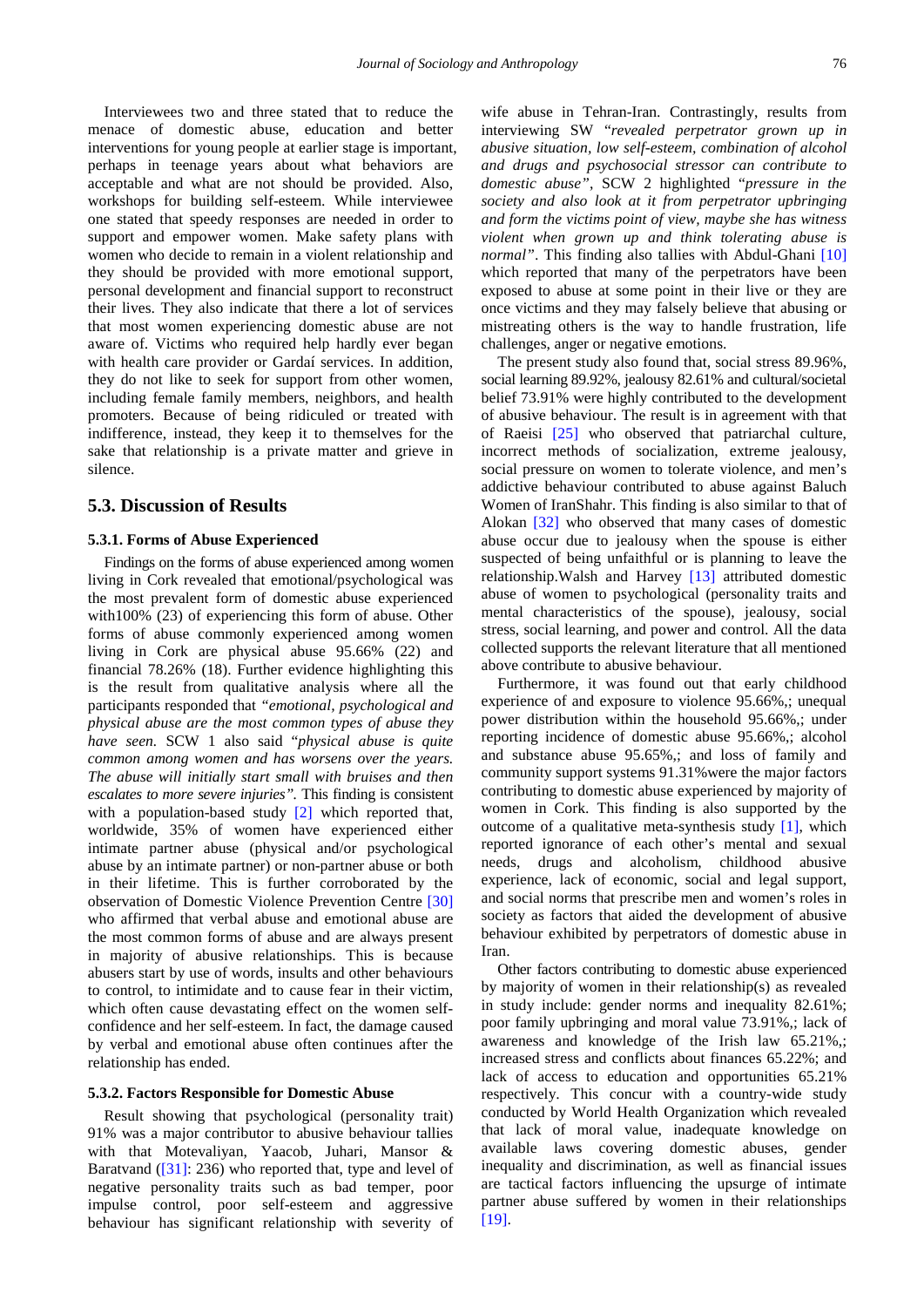#### **5.3.3. Effect/impact Domestic Abuse on the Abused Women**

From the analysis, it was observed that, post-traumatic stress disorder, emotional withdrawal and poor self-esteem with 100% respectively were the major psychological problems experienced by victims of domestic abuse and homelessness. Follow by fear and anxiety problem 95.65%, depression 95.65%, difficulty in trusting others 95.65% and high amount of stress 91.31%. The result gathered from interviewees SW, SCW1 and SCW 2 highlighted post-traumatic stress disorder, depression, anxiety and low self-esteem as common effect of abuse, while SCW 2 also suggested that there is physical effect, which can even go as far as self-harm and suicide. This finding is in line with a qualitative study [\[10\]](#page-13-9) conducted among 25 women who identified themselves as victims of domestic abuse perpetrated by their husbands/ex-husbands in Malaysia. The study found that most of the abused women in Malaysia that they have faced a great many stressful experiences, suffered depression and felt greatly traumatized by living in abusive kinds of relationships. This finding also concurs with another qualitative study [\[33\]](#page-14-8) conducted in the United Kingdom among 23 recruited participants. The study revealed that, domestic abuse has psychological impacts (including anxiety, low mood, confusion, and anger) on the victims especially women. This finding is in line with Delara [\[34\],](#page-14-9) Omorogiuwa [\[11\]](#page-13-21) and OnyekaIheako [\[23\]](#page-13-19) who observed that an abused woman experiences psychological issues as they may feel confused, intimidated, guilty, fear, shame, stressed, anxious, depressed, very lonely, low self-worth and inadequacy and they might not be able to cope with life in general. This revealed the emotional problems women can live with during and after the abuse, which could be catastrophic for the women. Nevertheless, SCW 2 also suggested that there is physical effect, which can even go as far as self-harm and suicide.

Result also shows that, physical injury 100%, and lack of financial resources 95.65% had a high impact on the physical and health status of abused women in Cork. While hospitalization 86.96%, sexually transmitted diseases, and HIV 73.92%, Great risk of miscarriage 73.91% and living a life of penury 65.21% had a moderate impact on the physical and health status of abused women. Accordingly, all (100%) the respondents, both qualitative and quantitative agreed that domestic abuse robs women of their fundamental right to maintain control over their lives. This finding is therefore consistent with that of Abdul-Ghani [\[10\]](#page-13-9) who observed that, the impacts of domestic abuse on the 25 studied victims in Malaysia include physical injuries (migraines, abdominal pain and permanent body scars), social isolation, mental illnesses, adverse effects on the children and on the women's sense of self-worth. This finding equally attested the study by Gregory, et al. [\[33\]](#page-14-8) who concluded that, domestic abuse has physical impact, health impacts, relationship impacts and financial impacts on abused women. This also corroborated a cross sectional study [\[23\]](#page-13-19) conducted among 682 married women in Southeast Nigeria which reported that 66 (17%) of them suffering pregnancy loss while one hundred and thirty women (34%) experience different degrees of injuries as a result of the abuse.

The results gathered from both quantitative and all qualitative respondents revealed that domestic abuse women experienced has significant effect on their children. The finding concurs with the observation made by Basile, Jones and Smith [\[24\]](#page-13-20) in their report that domestic abuse does not only affect the women, it has a great effect on the children, families, and the societies. In fact, children who grow up in such situation frequently have a range of emotional, developmental and physical difficulties [\[16\],](#page-13-12) which might lead to severe anxiety, partial social skills, poor concentration, learning difficulties, antisocial or risky behaviour and depression [\[2,4\].](#page-13-1)

In its grand style analysis from the survey revealed that almost (87.0%) all the respondents and all the interview participants agreed that domestic abuse is one of the major contributors to women becoming homeless, while only 13.0% disagreed with the statement. This finding corroborated with Walsh and Harvey [\[13\]](#page-13-14) who approximated that 50% of all women who are homeless indicate that domestic abuse was the immediate cause of their homelessness. This however justifies the position of Domestic Shelters [\[18\]](#page-13-22) that, absconding from domestic abuse means leaving the abusive relationship and occasionally, the victims were unable to find shelter through family, friends or from the state resources. Therefore, domestic abuse creates defencelessness to homelessness for the women and their children.

#### **5.3.4. Actions Women Take to Manage Domestic Abuse and Prevent Homelessness**

The study indicates that 39.13% of abused women always avoid confrontations with their spouse while, 52.17% often avoid confrontations with their spouse. Similarly, 17.39% and 69.57% respectively of the respondents indicated that abused women always and often accept or remain silent and not tell anyone about the abuse for fear of making the situation worse. Accordingly, 65.22% and 4.4% respectively said that abused women often and rarely do anything when abused or remain silent with the hope that the situation will improve. The findings are therefore similar to that of Ostadhashemi, et al. [\[1\]](#page-13-0) who observed that, the most reported strategies for managing domestic abuse comprise inactive and inefficient approaches such as keeping quiet but preoccupied with the problem, avoiding argument and not being on speaking terms for a long-time.

The present study also revealed that 69.57% (15) of the respondents posited that abused women often turn to alcohol or drugs to lessen the physical and emotional pain of the abuse. This finding corresponded with that of Basile, et al. [\[24\]](#page-13-20) who reported that many abused women cope with this trauma by using drugs, drinking alcohol, smoking, or overeating. This is therefore a poor coping strategy or action in preventing or managing domestic abuse as substance abuse may make the victim feel better in the moment, but it ends up making the victim feel worse in the long-term.

In furtherance, the present study found that 73.9% of the respondents indicated that abused women often lie about perpetrators criminal activity, while only 17.4% indicated that abused women never lie about perpetrators criminal activities. Surprisingly, 60.8% and 56.5% of the respondents respectively affirmed that abused women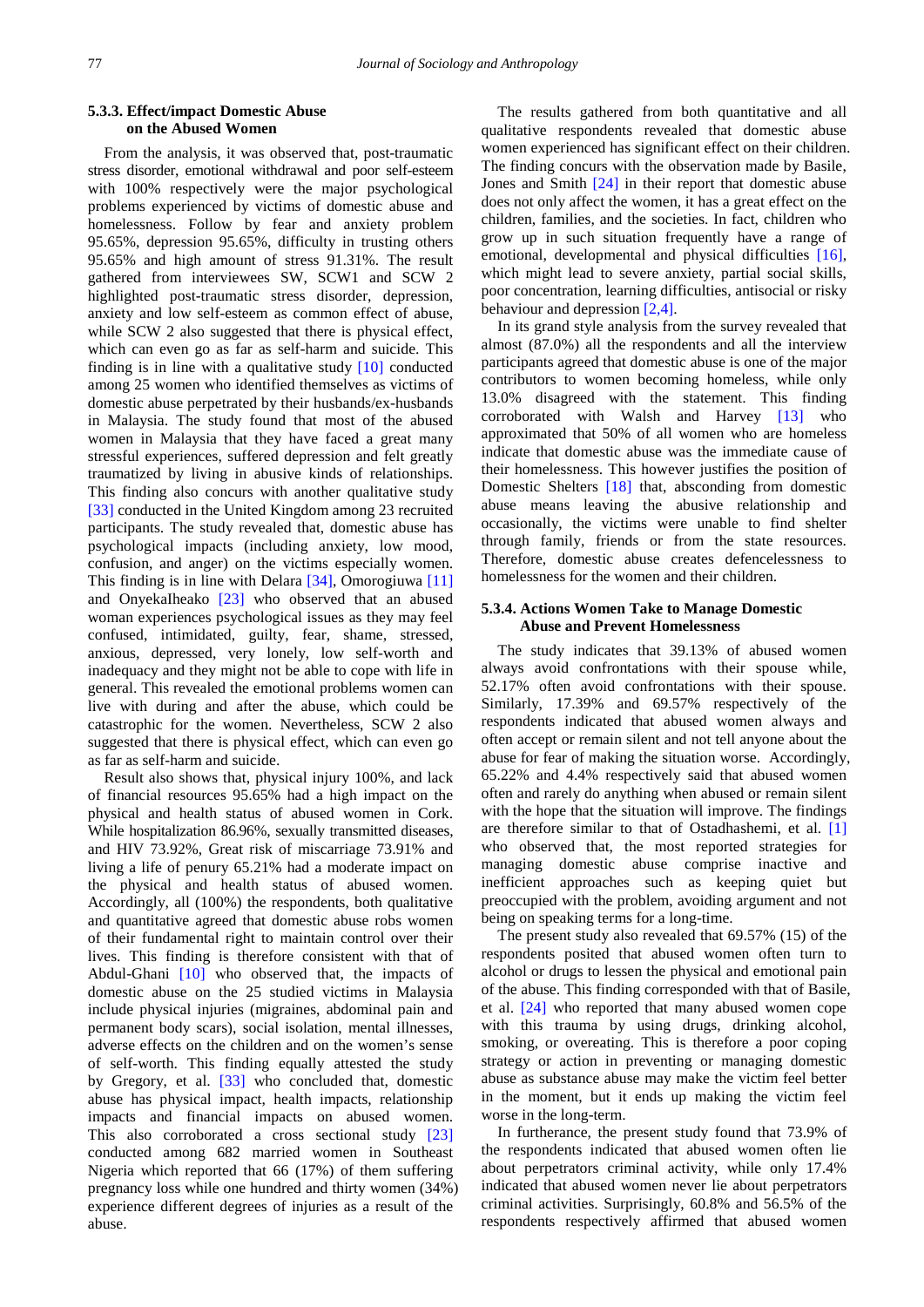rarely seek social support and report to the police. The findings might be attributed to: protecting their children and themselves from being homeless; shame and embarrassment; social stigma within society; lack of knowledge on needs and supports available; feelings of guilt and self-blame; being an obedient wife; fear of being hunted back by the violent partner; poor response from the criminal justice system (police and courts) and social service providers [\[1,10\].](#page-13-0)

## **5.3.5. What can be Done to Address the Issue of Domestic Abuse-caused Homelessness?**

This result shows that, provision of early intervention for women experiencing domestic abuse; increased funding to organisations that provide services for women experiencing or have experienced domestic abuse; education and constant public awareness-raising campaigns on domestic abuse; put importance on empowering the women and building their self-esteem; and Referral of women who had experienced domestic abuse to counsellors and psychotherapists are the possible ways of addressing the issue of domestic abuse-caused homelessness among women in Cork. This finding reiterates the position of Focus Ireland [\[4\]](#page-13-3) who argued that there must be strategy that will acknowledge the role Domestic violence in homeless pathway and ensure women in refuges benefited from the commitments made in addressing the housing crisis.

# **6. Conclusion**

The findings of this study have given an empirical evidence to substantiate the ongoing debate among social care professionals and advocate on the need to look into the policies, and programmes that can be used to addressed the menace of domestic abuse-based homelessness among women in Cork and Ireland at large. From the results obtained from the analysed data, it can be concluded that although most victims/abused women exercise some selfmanagement actions, it is not enough to prevent its consequential effect, as domestic abuse has a devastating effect on women becoming homeless. Apparently, domestic abuse caused-homelessness among women is an area that needs further research in order to develop approaches that will efficiently and effectively met the needs of the women who are experiencing domestic abuse.

# **Acknowledgements**

The author appreciate the full cooperation of the sampled professional workers for the success of this research.

# **References**

- <span id="page-13-0"></span>[1] Ostadhashemi, L, Khalvati, M., Seyedsalehi, M. and Emamhadi, M.A., "A study of domestic violence against women: A qualitative meta-synthesis", *International Journal of Medical Toxicology and Forensic Medicine*, 5(3). 155-163. 2015.
- <span id="page-13-1"></span>[2] WHO. Abuse against women, 2018. Retrieved from, http://www.who.int/gho/women\_and\_health/abuse/ en/ (accessed 22/03/2019).
- <span id="page-13-2"></span>[3] National Women's Council of Ireland. Ending sexual harassment and abuse in third level education - Eshte Project: A review of data on the prevalence of sexual abuse and harassment of women students in higher education. National Report-Ireland., 2017.
- <span id="page-13-3"></span>[4] Focus Ireland, *National Women's Strategy*. Focus Ireland Submission, 2017.
- <span id="page-13-4"></span>[5] World Population Review, Cork Population 2018. Retrieved from, http://worldpopulationreview.com/world-cities/corkpopulation/(accessed 05/10/2018).
- <span id="page-13-5"></span>[6] Central Statistics Office, *Population and Actual and Percentage Change 2011 to 2016 by sex, Province County or City*, Census Year and Statistic". Census 2016.
- <span id="page-13-6"></span>[7] Holland, K., Almost 10,000 people now homeless, new figures show. *The Irish Times*, March 28. 2018, p. 1. Retrieved from https://www.irishtimes.com/news/social-affairs/almost-10-000 people-now-homeless-new-figures-show-1.3443383 (accessed 05/10/2018).
- <span id="page-13-7"></span>[8] Good Shepherd Cork, Latest homeless statistics.
- www.goodshepherdcork.ie/latest-homeless-statistics-showchildren-and-families-are-most-at-risk-of-homelessness (accessed 08/10/2018).
- <span id="page-13-8"></span>[9] Fundamental Rights Agency, Abuse against women: an EU-wide s – main results. European Union Agency for Fundamental Rights, Vienna, Austria, 2014.
- <span id="page-13-9"></span>[10] Abdul-Ghani, M., *Exploring domestic violence experiences from the perspective of abused women in Malaysia*. Doctoral Thesis submitted to Loughborough University,  $2014$ ,  $1 - 332$ .
- <span id="page-13-21"></span>[11] Omorogiuwa, T.B.E, "The public perception of the impacts of domestic abuse against women", *Mediterranean Journal of Social Sciences*, 6 (1), 293- 298. 2017.
- <span id="page-13-10"></span>[12] Mayock, P., Sheridan, S. and Parker, S., "Migrant women and homelessness: the role of gender-based violence", *European Journal of Homelessness*, 6 (1). 59 - 82. 2012
- <span id="page-13-14"></span>[13] Walsh, K. and Harvey, B., *Family Experiences of Pathways into Homelessness: A Families' Perspective,* Housing Agency, Dublin, 2015.
- [14] Cosc, Domestic and sexual violence services in Ireland: Service provision and co-ordination. National Office for the Prevention of Domestic, Sexual and Gender-based Violence, Ireland, 2011, 1-148.
- <span id="page-13-11"></span>[15] Rennison, C. M., Intimate partner abuse, 1993-2001, U.S. Department of Justice, Bureau of Justice Statistics, Washington, DC, February, 2013.
- <span id="page-13-12"></span>[16] Safe Ireland. What is domestic violence. March, 2018. Retrieved from,

https://www.safeireland.ie/get-help/understanding-domesticviolence/what-is-domestic-violence/ (assessed 24/02/2019).

- <span id="page-13-13"></span>[17] Office for National Statistics, Domestic abuse: findings from the crime survey for England and Wales: year ending March 2017. Retrieved from https://www.ons.gov.uk/peoplepopulationandcommunity/crimeand justice/articles/domesticabusefindingsfromthecrimesurveyforengla ndandwales/yearendingmarch2017. (Accessed 05/11/2018).
- <span id="page-13-22"></span>[18] Domestic Shelters, Leading facts and statistics on homelessness and domestic violence. January 07, 2015. Retrieved from https://www.domesticshelters.org/domestic-violencestatistics/homelessness-and-domestic-violence(Accessed 08/02/2019).
- <span id="page-13-15"></span>[19] Butchart, A., Garcia-Moreno, C. and Mikton, C., Preventing intimate partner and sexual violence against women: Taking action and generating evidence, World Health Organization, Geneva, 2013.
- <span id="page-13-16"></span>[20] Women's Aid Impact Report 2016. Women's Aid, Wilton Place, Dublin, 2016.
- <span id="page-13-17"></span>[21] Women's Aid Impact Report 2017. Against the odds. Women's Aid, Wilton Place, Dublin, 2017.
- <span id="page-13-18"></span>[22] Adebayo, A.A. and Kolawole, T.O., "Domestic Violence and Death: Women as Endangered Gender in Nigeria", American Journal of Sociological Research, 3(3). 3-60. 2013.
- <span id="page-13-19"></span>[23] OnyekaIheako, U., "Domestic Violence and its Predictors among Married Women in Southeast Nigeria", International Journal of Science and Research, 6 (8), 562-567. 2017.
- <span id="page-13-20"></span>[24] Basile, K.C., Jones, K. and Smith, S.G., Relationships, Safety, and Violence. Office on Women's Health in the U.S. Department of Health and Human Services, 2018. Retrieved from: https://www.womenshealth.gov/relationships-and-safety/effectsviolence-against-women (Accessed 08/02/2019).